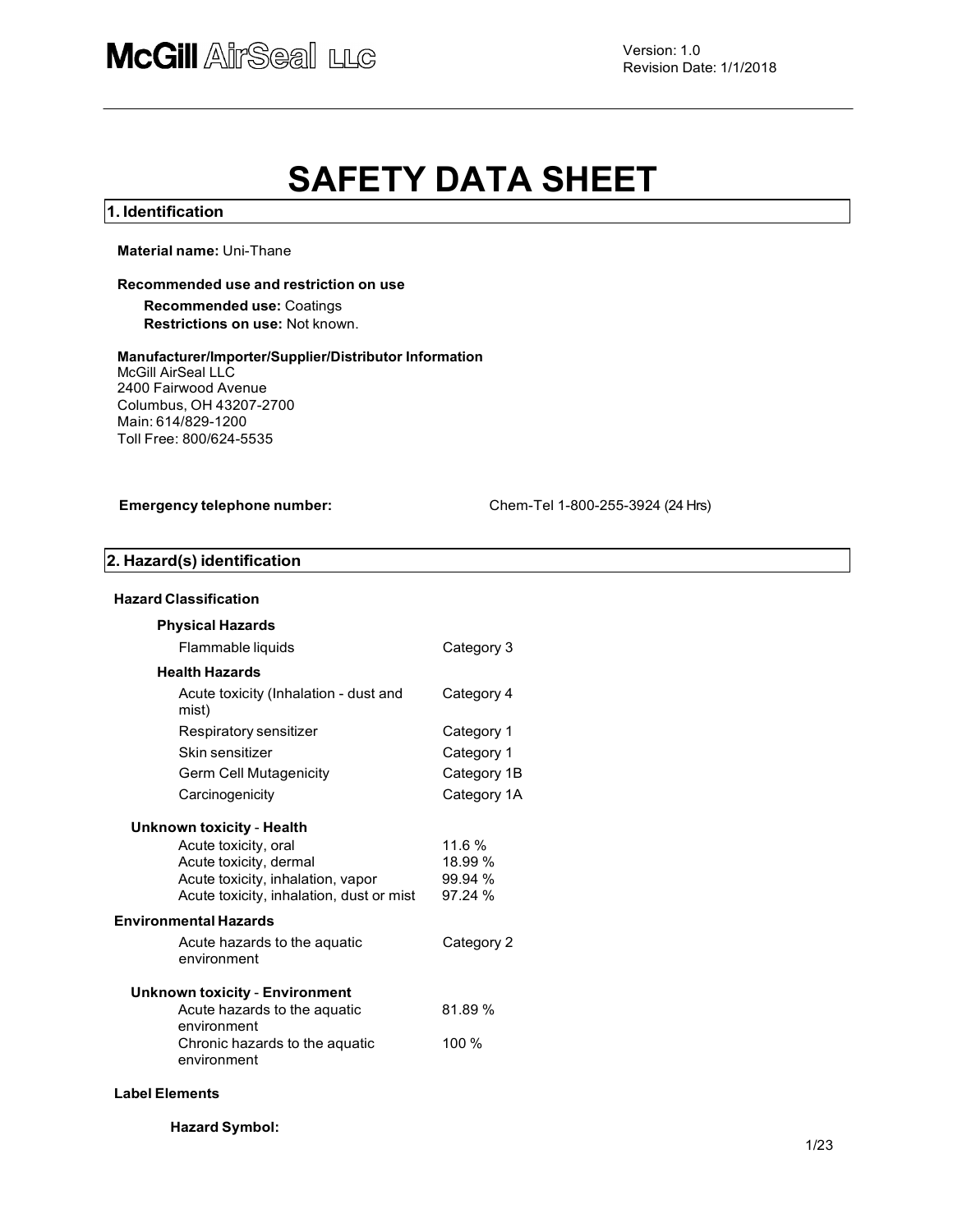# **McGill AirSeal LLC**



| <b>Signal Word:</b>                                         | Danger                                                                                                                                                                                                                                                                                                                                                                                                                                                                                                                                                                                                                                                                                                                                                                                                                                                 |
|-------------------------------------------------------------|--------------------------------------------------------------------------------------------------------------------------------------------------------------------------------------------------------------------------------------------------------------------------------------------------------------------------------------------------------------------------------------------------------------------------------------------------------------------------------------------------------------------------------------------------------------------------------------------------------------------------------------------------------------------------------------------------------------------------------------------------------------------------------------------------------------------------------------------------------|
| <b>Hazard Statement:</b>                                    | Flammable liquid and vapor.<br>Harmful if inhaled.<br>May cause allergy or asthma symptoms or breathing difficulties if inhaled.<br>May cause an allergic skin reaction.<br>May cause genetic defects.<br>May cause cancer.<br>Toxic to aquatic life.                                                                                                                                                                                                                                                                                                                                                                                                                                                                                                                                                                                                  |
| Precautionary                                               |                                                                                                                                                                                                                                                                                                                                                                                                                                                                                                                                                                                                                                                                                                                                                                                                                                                        |
| <b>Statement:</b><br><b>Prevention:</b>                     | Keep away from heat, hot surfaces, sparks, open flames and other ignition<br>sources. No smoking. Keep container tightly closed. Ground and bond<br>container and receiving equipment. Use explosion-proof<br>electrical/ventilating/lighting/equipment. Use only non-sparking tools. Take<br>precautionary measures against static discharge. Wear protective<br>gloves/protective clothing/eye protection/face protection. Avoid breathing<br>dust/fume/gas/mist/vapors/spray. Use only outdoors or in a well-ventilated<br>area. [In case of inadequate ventilation] wear respiratory protection.<br>Contaminated work clothing must not be allowed out of the workplace.<br>Obtain special instructions before use. Do not handle until all safety<br>precautions have been read and understood. Use personal protective<br>equipment as required. |
| Response:                                                   | IF INHALED: Remove person to fresh air and keep comfortable for<br>breathing. If experiencing respiratory symptoms: Call a POISON<br>CENTER/doctor. IF ON SKIN (or hair): Take off immediately all<br>contaminated clothing. Rinse skin with water/shower. If skin irritation or rash<br>occurs: Get medical advice/attention. Call a POISON CENTER/doctor if you<br>feel unwell. Specific treatment (see this label). Wash contaminated clothing<br>before reuse. In case of fire: Use _ to extinguish.                                                                                                                                                                                                                                                                                                                                               |
| Storage:                                                    | Store in well-ventilated place. Keep cool. Store locked up.                                                                                                                                                                                                                                                                                                                                                                                                                                                                                                                                                                                                                                                                                                                                                                                            |
| Disposal:                                                   | Dispose of contents/container to an appropriate treatment and disposal<br>facility in accordance with applicable laws and regulations, and product<br>characteristics at time of disposal.                                                                                                                                                                                                                                                                                                                                                                                                                                                                                                                                                                                                                                                             |
| Other hazards which do not<br>result in GHS classification: | Static accumulating flammable liquid can become electrostatically charged<br>even in bonded and grounded equipment. Sparks may ignite liquid and<br>vapor. May cause flash fire or explosion.                                                                                                                                                                                                                                                                                                                                                                                                                                                                                                                                                                                                                                                          |

# 3. Composition/information on ingredients

#### Mixtures

| <b>Chemical Identity</b> | <b>CAS number</b> | Content in percent $(\%)^*$ |
|--------------------------|-------------------|-----------------------------|
| Calcium Carbonate        | 1317-65-3         | 10 - 30%                    |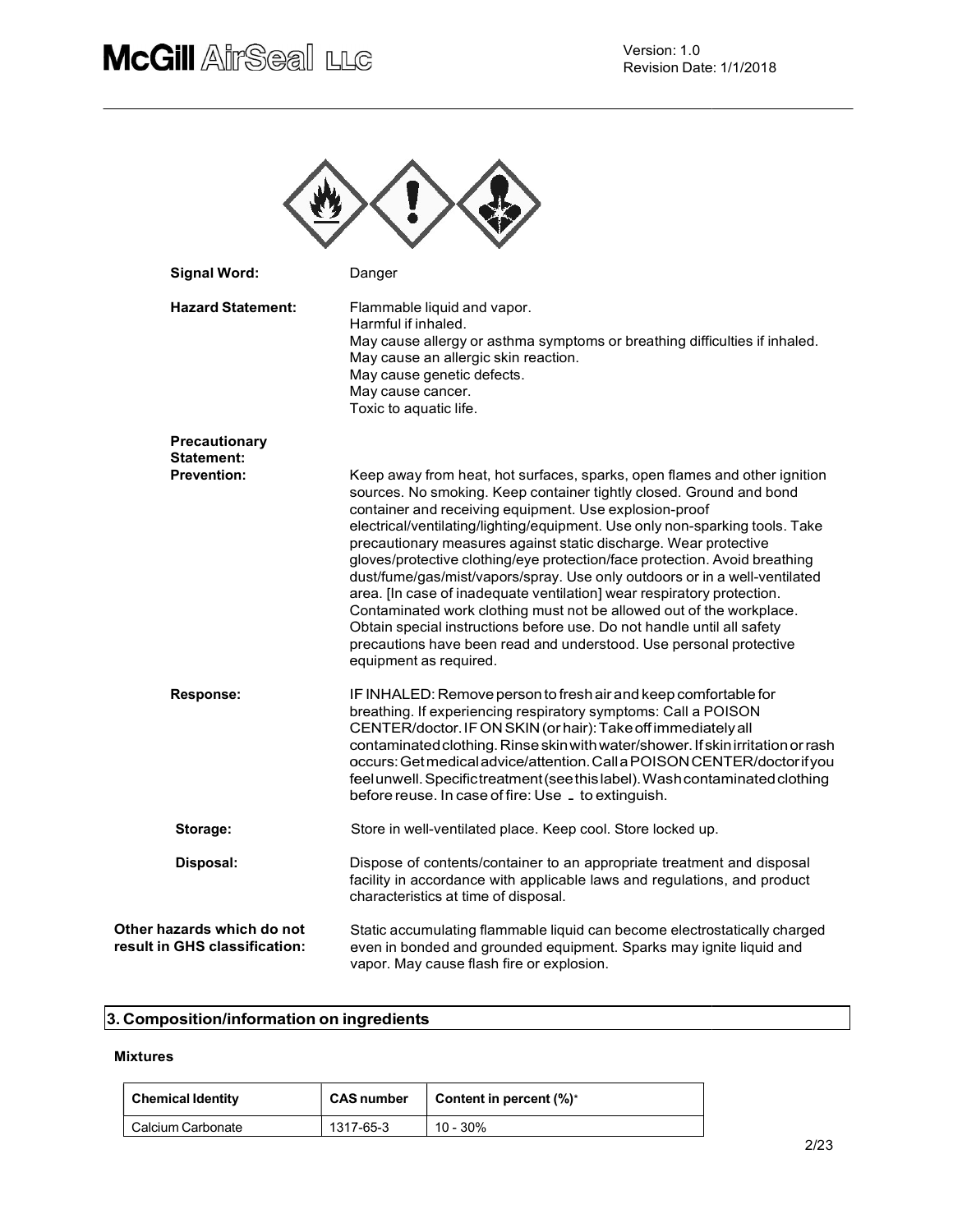| (Limestone)                                 |                |             |
|---------------------------------------------|----------------|-------------|
| Aromatic petroleum distillates              | 64742-95-6     | 7 - 13%     |
| 1,2,4-Trimethylbenzene                      | 95-63-6        | $5 - 10%$   |
| Xylene                                      | 1330-20-7      | $3 - 7%$    |
| Titanium dioxide                            | 13463-67-7     | $3 - 7%$    |
| Aluminum                                    | 7429-90-5      | $1 - 5%$    |
| Hydrotreated heavy naphtha                  | 64742-48-9     | $1 - 5%$    |
| Ethylbenzene                                | $100 - 41 - 4$ | $1 - 5%$    |
| 1,3,5-Trimethylbenzene                      | 108-67-8       | $1 - 5%$    |
| 4,4'-Methylene<br>bis(phenylisocyanate)     | 101-68-8       | $0.1 - 1%$  |
| Trimethyl benzene (mixed<br>isomers)        | 25551-13-7     | $0.1 - 1\%$ |
| Cumene                                      | 98-82-8        | $0.1 - 1%$  |
| Aluminum oxide                              | 1344-28-1      | $0.1 - 1%$  |
| Polymethylene polyphenyl<br>isocyanate      | 9016-87-9      | $0.1 - 1\%$ |
| Crystalline Silica (Quartz)/<br>Silica Sand | 14808-60-7     | $0.1 - 1\%$ |
| 2,4-Toluene diisocyanate                    | 584-84-9       | $0.1 - 1%$  |
| Dibutyl tin dilaurate                       | 77-58-7        | $0.1 - 1%$  |

\* All concentrations are percent by weight unless ingredient is a gas. Gas concentrations are in percent by volume.

| 4. First-aid measures                              |                                                                                                                                                                                                                                                                                                                                                       |  |  |  |  |  |
|----------------------------------------------------|-------------------------------------------------------------------------------------------------------------------------------------------------------------------------------------------------------------------------------------------------------------------------------------------------------------------------------------------------------|--|--|--|--|--|
| Ingestion:                                         | Call a POISON CENTER/doctor//if you feel unwell. Rinse mouth.                                                                                                                                                                                                                                                                                         |  |  |  |  |  |
| Inhalation:                                        | Call a physician or poison control center immediately. If breathing stops,<br>provide artificial respiration. Move to fresh air. If breathing is difficult, give<br>oxygen.                                                                                                                                                                           |  |  |  |  |  |
| <b>Skin Contact:</b>                               | Take off immediately all contaminated clothing. If skin irritation occurs: Get<br>medical advice/attention. Destroy or thoroughly clean contaminated shoes.<br>Immediately remove contaminated clothing and shoes and wash skin with<br>soap and plenty of water. If skin irritation or an allergic skin reaction<br>develops, get medical attention. |  |  |  |  |  |
| Eye contact:                                       | Any material that contacts the eye should be washed out immediately with<br>water. If easy to do, remove contact lenses. If eye irritation persists: Get<br>medical advice/attention.                                                                                                                                                                 |  |  |  |  |  |
| Most important symptoms/effects, acute and delayed |                                                                                                                                                                                                                                                                                                                                                       |  |  |  |  |  |
| Symptoms:                                          | Respiratory tract irritation.                                                                                                                                                                                                                                                                                                                         |  |  |  |  |  |
|                                                    | Indication of immediate medical attention and special treatment needed                                                                                                                                                                                                                                                                                |  |  |  |  |  |
| Treatment:                                         | Symptoms may be delayed.                                                                                                                                                                                                                                                                                                                              |  |  |  |  |  |
| 5. Fire-fighting measures                          |                                                                                                                                                                                                                                                                                                                                                       |  |  |  |  |  |
| <b>General Fire Hazards:</b>                       | Use water spray to keep fire-exposed containers cool. Water may be<br>ineffective in fighting the fire. Fight fire from a protected location. Move<br>containers from fire area if you can do so without risk.                                                                                                                                        |  |  |  |  |  |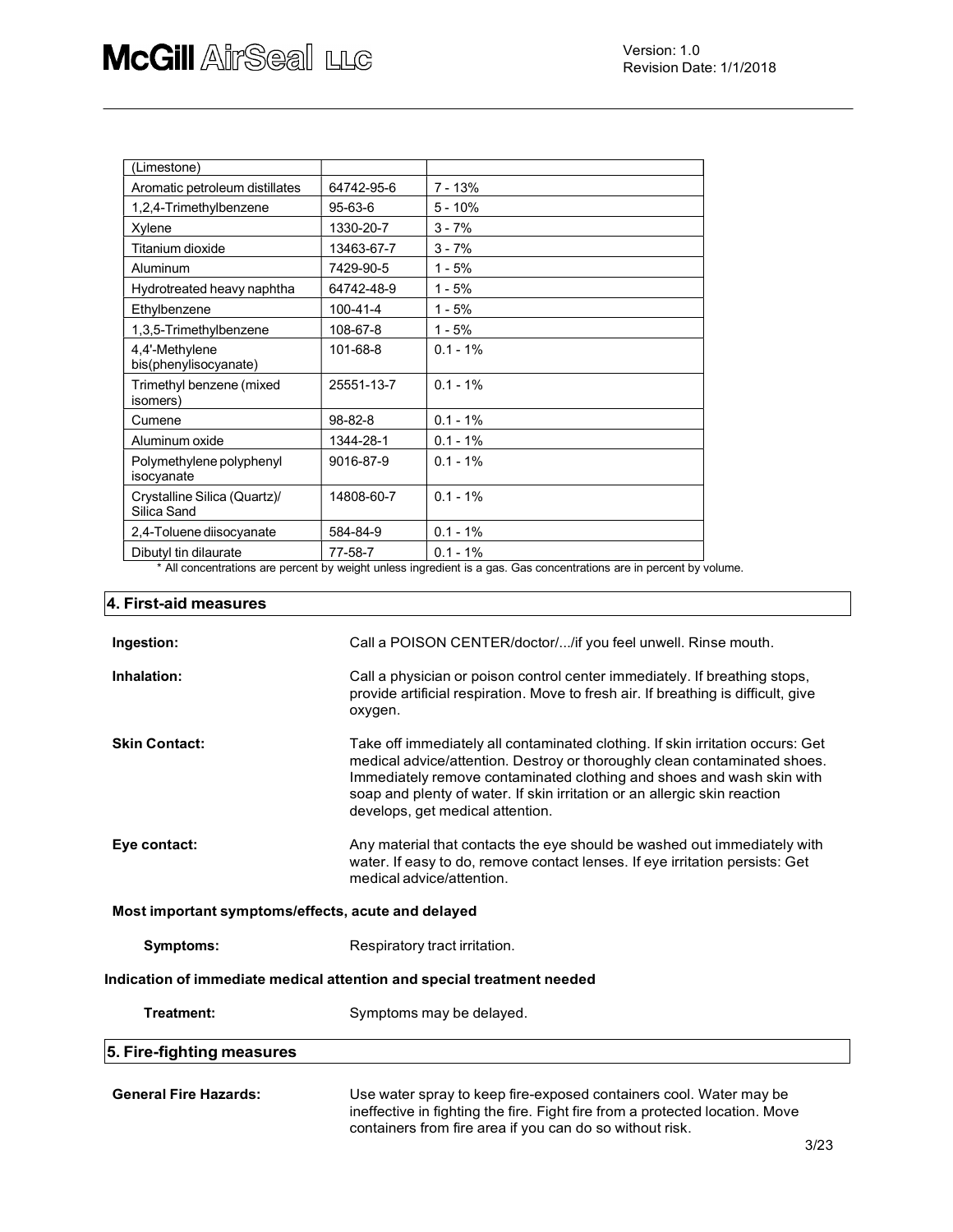# Suitable (and unsuitable) extinguishing media

| Suitable extinguishing<br>media:                                           | Use fire-extinguishing media appropriate for surrounding materials.                                                                                                                                                                                                                                                                                                                 |  |  |  |
|----------------------------------------------------------------------------|-------------------------------------------------------------------------------------------------------------------------------------------------------------------------------------------------------------------------------------------------------------------------------------------------------------------------------------------------------------------------------------|--|--|--|
| Unsuitable extinguishing<br>media:                                         | Avoid water in straight hose stream; will scatter and spread fire.                                                                                                                                                                                                                                                                                                                  |  |  |  |
| Specific hazards arising from<br>the chemical:                             | Vapors may travel considerable distance to a source of ignition and flash<br>back. Vapors may cause a flash fire or ignite explosively. Prevent buildup of<br>vapors or gases to explosive concentrations.                                                                                                                                                                          |  |  |  |
| Special protective equipment and precautions for firefighters              |                                                                                                                                                                                                                                                                                                                                                                                     |  |  |  |
| <b>Special fire fighting</b><br>procedures:                                | No data available.                                                                                                                                                                                                                                                                                                                                                                  |  |  |  |
| Special protective equipment<br>for fire-fighters:                         | Firefighters must use standard protective equipment including flame<br>retardant coat, helmet with face shield, gloves, rubber boots, and in<br>enclosed spaces, SCBA.                                                                                                                                                                                                              |  |  |  |
| 6. Accidental release measures                                             |                                                                                                                                                                                                                                                                                                                                                                                     |  |  |  |
| Personal precautions,<br>protective equipment and<br>emergency procedures: | Ventilate closed spaces before entering them. ELIMINATE all ignition<br>sources (no smoking, flares, sparks or flames in immediate area). Keep<br>upwind. Evacuate area. See Section 8 of the SDS for Personal Protective<br>Equipment. Keep unauthorized personnel away. Do not touch damaged<br>containers or spilled material unless wearing appropriate protective<br>clothing. |  |  |  |
| <b>Methods and material for</b><br>containment and cleaning<br>up:         | Dam and absorb spillages with sand, earth or other non-combustible<br>material. Collect spillage in containers, seal securely and deliver for<br>disposal according to local regulations.                                                                                                                                                                                           |  |  |  |
| <b>Notification Procedures:</b>                                            | In the event of a spill or accidental release, notify relevant authorities in<br>accordance with all applicable regulations.                                                                                                                                                                                                                                                        |  |  |  |
| <b>Environmental Precautions:</b>                                          | Avoid release to the environment. Prevent further leakage or spillage if safe<br>to do so. Do not contaminate water sources or sewer.                                                                                                                                                                                                                                               |  |  |  |
| 7. Handling and storage                                                    |                                                                                                                                                                                                                                                                                                                                                                                     |  |  |  |
| Precautions for safe handling:                                             | Provide adequate ventilation. Wear appropriate personal protective<br>equipment. Observe good industrial hygiene practices. Do not handle until<br>all safety precautions have been read and understood. Obtain special                                                                                                                                                             |  |  |  |

instructions before use. Use personal protective equipment as required. Keep away from heat, hot surfaces, sparks, open flames and other ignition sources. No smoking. Ground and bond container and receiving equipment. Take precautionary measures against static discharges. Do not breathe dust/fume/gas/mist/vapors/spray. Avoid contact with eyes, skin, and clothing. Wash hands thoroughly after handling.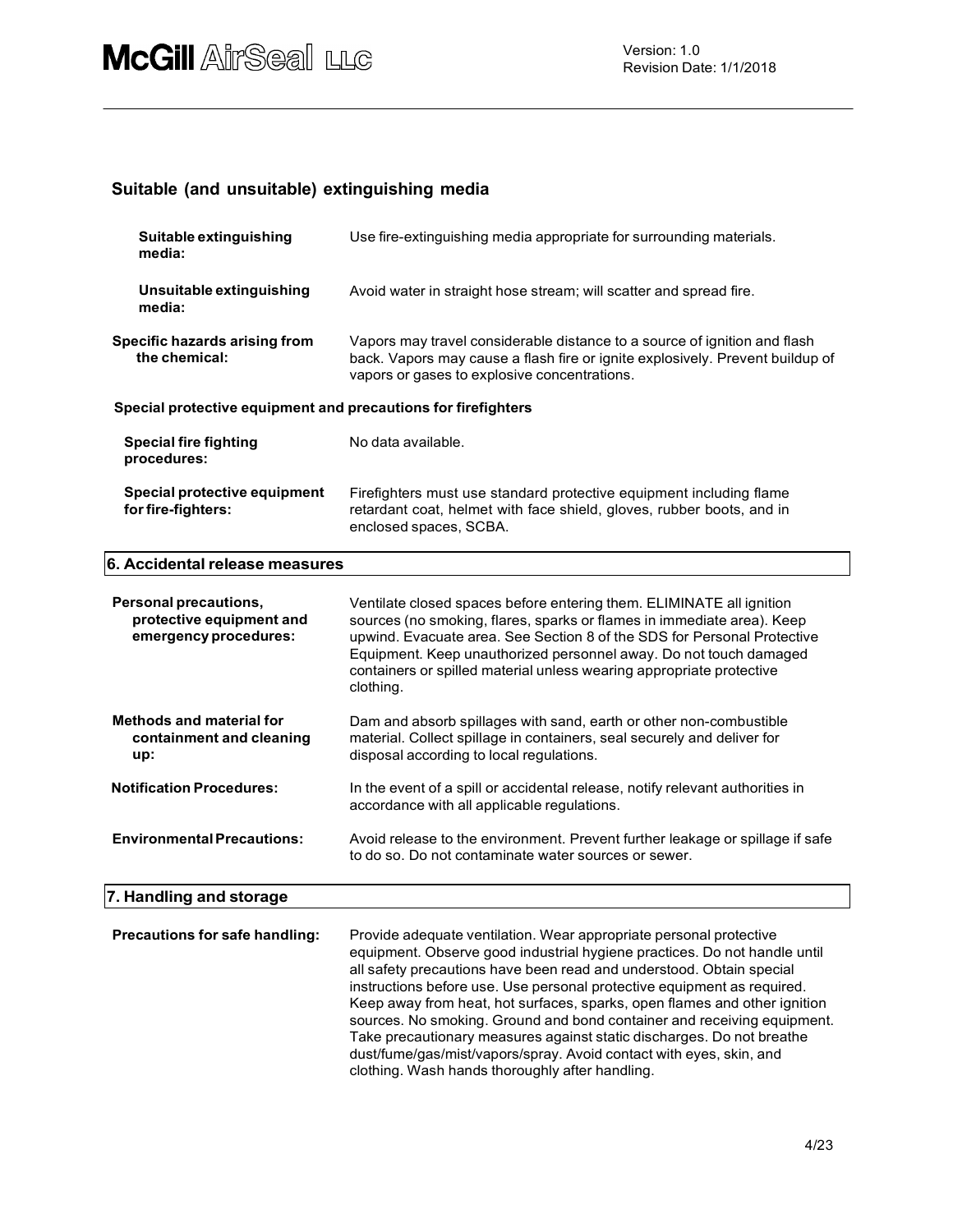#### Conditions for safe storage, including any incompatibilities:

Store locked up. Store in a well-ventilated place. Store in a cool place.

# 8. Exposure controls/personal protection

#### Control Parameters

#### Occupational Exposure Limits

| <b>Chemical Identity</b>                                   | type        | <b>Exposure Limit Values</b> |                        | <b>Source</b>                                                                     |
|------------------------------------------------------------|-------------|------------------------------|------------------------|-----------------------------------------------------------------------------------|
| Calcium Carbonate<br>(Limestone) - Total<br>dust.          | <b>PEL</b>  |                              | 15 mg/m3               | US. OSHA Table Z-1 Limits for Air<br>Contaminants (29 CFR 1910.1000)<br>(02 2006) |
| Calcium Carbonate<br>(Limestone) -<br>Respirable fraction. | <b>PEL</b>  |                              | $5$ mg/m $3$           | US. OSHA Table Z-1 Limits for Air<br>Contaminants (29 CFR 1910.1000)<br>(02 2006) |
| 1,2,4-Trimethylbenzene                                     | <b>TWA</b>  | 25 ppm                       |                        | US. ACGIH Threshold Limit Values<br>(2011)                                        |
| Xylene                                                     | <b>TWA</b>  | 100 ppm                      |                        | US. ACGIH Threshold Limit Values<br>(2011)                                        |
|                                                            | <b>STEL</b> | 150 ppm                      |                        | US. ACGIH Threshold Limit Values<br>(2011)                                        |
|                                                            | <b>PEL</b>  | 100 ppm                      | 435<br>mg/m3           | US. OSHA Table Z-1 Limits for Air<br>Contaminants (29 CFR 1910.1000)<br>(02 2006) |
| Titanium dioxide                                           | <b>TWA</b>  |                              | 10 mg/m3               | US. ACGIH Threshold Limit Values<br>(2011)                                        |
| Titanium dioxide - Total<br>dust.                          | PEL         |                              | 15 mg/m3               | US. OSHA Table Z-1 Limits for Air<br>Contaminants (29 CFR 1910.1000)<br>(02 2006) |
| Aluminum - Respirable<br>fraction.                         | <b>TWA</b>  |                              | $1$ mg/m $3$           | US. ACGIH Threshold Limit Values<br>(2011)                                        |
| Aluminum - Respirable<br>dust. - as Al                     | PEL         |                              | $5$ mg/m $3$           | US. OSHA Table Z-1 Limits for Air<br>Contaminants (29 CFR 1910.1000)<br>(02 2006) |
| Aluminum - Total dust.<br>- as Al                          | PEL         |                              | 15 mg/m3               | US. OSHA Table Z-1 Limits for Air<br>Contaminants (29 CFR 1910.1000)<br>(02 2006) |
| Hydrotreated heavy<br>naphtha                              | PEL         | 100 ppm                      | 400<br>mg/m3           | US. OSHA Table Z-1 Limits for Air<br>Contaminants (29 CFR 1910.1000)<br>(02 2006) |
| Ethylbenzene                                               | <b>TWA</b>  | 20 ppm                       |                        | US. ACGIH Threshold Limit Values<br>(2011)                                        |
|                                                            | PEL         | 100 ppm                      | 435<br>mg/m3           | US. OSHA Table Z-1 Limits for Air<br>Contaminants (29 CFR 1910.1000)<br>(02 2006) |
| 1,3,5-Trimethylbenzene                                     | <b>TWA</b>  | 25 ppm                       |                        | US. ACGIH Threshold Limit Values<br>(2011)                                        |
| 4,4'-Methylene<br>bis(phenylisocyanate)                    | <b>TWA</b>  | 0.005 ppm                    |                        | US. ACGIH Threshold Limit Values<br>(2011)                                        |
|                                                            | Ceiling     |                              | $0.02$ ppm $0.2$ mg/m3 | US. OSHA Table Z-1 Limits for Air<br>Contaminants (29 CFR 1910.1000)<br>(02 2006) |
| Trimethyl benzene<br>(mixed isomers)                       | <b>TWA</b>  | 25 ppm                       |                        | US. ACGIH Threshold Limit Values<br>(2011)                                        |
| Cumene                                                     | <b>TWA</b>  | 50 ppm                       |                        | US. ACGIH Threshold Limit Values                                                  |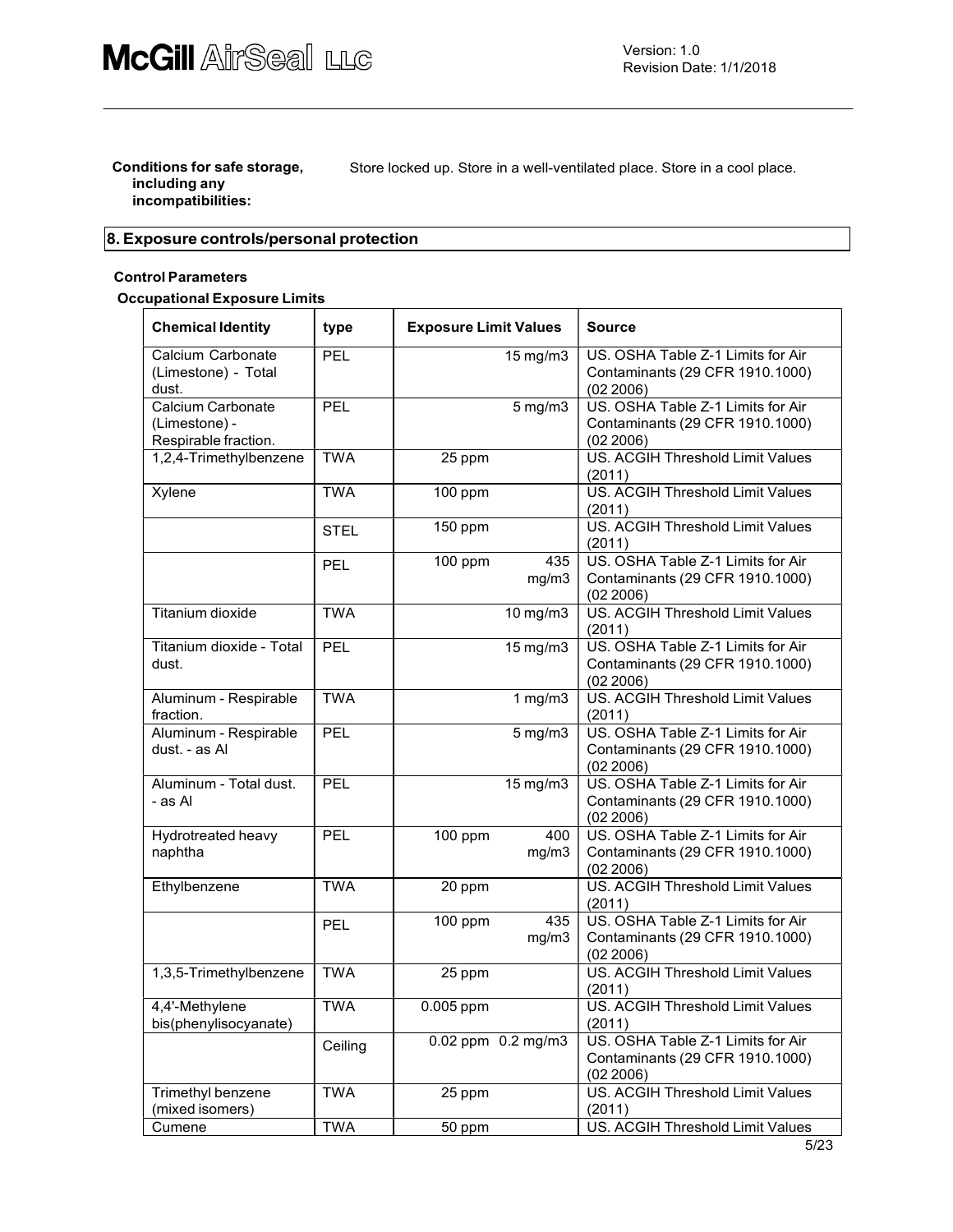|                            |             |                        | (2011)                                  |
|----------------------------|-------------|------------------------|-----------------------------------------|
|                            | PEL         | 245<br>50 ppm          | US. OSHA Table Z-1 Limits for Air       |
|                            |             | mg/m3                  | Contaminants (29 CFR 1910.1000)         |
|                            |             |                        | (02 2006)                               |
| Aluminum oxide -           | <b>TWA</b>  | 1 $mg/m3$              | <b>US. ACGIH Threshold Limit Values</b> |
| Respirable fraction.       |             |                        | (2011)                                  |
|                            | PEL         | $5$ mg/m $3$           | US. OSHA Table Z-1 Limits for Air       |
|                            |             |                        | Contaminants (29 CFR 1910.1000)         |
|                            |             |                        | (02 2006)                               |
| Aluminum oxide - Total     | PEL         | 15 mg/m3               | US. OSHA Table Z-1 Limits for Air       |
| dust.                      |             |                        | Contaminants (29 CFR 1910.1000)         |
|                            |             |                        | (02 2006)                               |
| Polymethylene              | <b>TWA</b>  | 0.005 ppm              | <b>US. ACGIH Threshold Limit Values</b> |
| polyphenyl isocyanate      |             |                        | (2011)                                  |
|                            |             |                        | US. OSHA Table Z-1 Limits for Air       |
|                            | Ceiling     | 0.02 ppm 0.2 mg/m3     |                                         |
|                            |             |                        | Contaminants (29 CFR 1910.1000)         |
|                            |             |                        | (02 2006)                               |
| <b>Crystalline Silica</b>  | <b>TWA</b>  | 0.025                  | <b>US. ACGIH Threshold Limit Values</b> |
| (Quartz)/ Silica Sand -    |             | mg/m3                  | (2011)                                  |
| Respirable fraction.       |             |                        |                                         |
| <b>Crystalline Silica</b>  | <b>TWA</b>  | 2.4                    | US. OSHA Table Z-3 (29 CFR              |
| (Quartz)/ Silica Sand -    |             | millions of            | 1910.1000) (2000)                       |
| Respirable.                |             | particles              |                                         |
|                            |             | per cubic              |                                         |
|                            |             | foot of air            |                                         |
|                            | <b>TWA</b>  | $0.1$ mg/m $3$         | US. OSHA Table Z-3 (29 CFR              |
|                            |             |                        | 1910.1000) (2000)                       |
| <b>Crystalline Silica</b>  | <b>TWA</b>  | $0.3$ mg/m $3$         | US. OSHA Table Z-3 (29 CFR              |
| (Quartz)/ Silica Sand -    |             |                        | 1910.1000) (2000)                       |
| Total dust.                |             |                        |                                         |
| 2,4-Toluene                | <b>TWA</b>  | 0.005 ppm              | US. ACGIH Threshold Limit Values        |
| diisocyanate               |             |                        | (2011)                                  |
|                            |             | $0.02$ ppm             | US. ACGIH Threshold Limit Values        |
|                            | <b>STEL</b> |                        | (2011)                                  |
|                            |             | $0.02$ ppm<br>0.14     | US. OSHA Table Z-1 Limits for Air       |
|                            | Ceiling     |                        |                                         |
|                            |             | mg/m3                  | Contaminants (29 CFR 1910.1000)         |
|                            |             |                        | (02 2006)                               |
| Dibutyl tin dilaurate - as | <b>STEL</b> | $0.2$ mg/m $3$         | <b>US. ACGIH Threshold Limit Values</b> |
| Sn                         |             |                        | (2011)                                  |
|                            | <b>TWA</b>  | $0.1$ mg/m $3$         | US. ACGIH Threshold Limit Values        |
|                            |             |                        | (2011)                                  |
|                            | PEL         | $\overline{0.1}$ mg/m3 | US. OSHA Table Z-1 Limits for Air       |
|                            |             |                        | Contaminants (29 CFR 1910.1000)         |
|                            |             |                        | (02 2006)                               |

| <b>Chemical name</b>                              | type        | <b>Exposure Limit Values</b> | <b>Source</b>                                                                                                                                                                    |
|---------------------------------------------------|-------------|------------------------------|----------------------------------------------------------------------------------------------------------------------------------------------------------------------------------|
| Calcium Carbonate<br>(Limestone) - Total<br>dust. | <b>STEL</b> | $20 \,\mathrm{mq/m}$ 3       | Canada. British Columbia OELs.<br>(Occupational Exposure Limits for<br><b>Chemical Substances, Occupational</b><br>Health and Safety Regulation 296/97,<br>as amended) (07 2007) |
|                                                   | <b>TWA</b>  | $10 \,\mathrm{mq/m}$         | Canada, British Columbia OELs.<br>(Occupational Exposure Limits for<br><b>Chemical Substances, Occupational</b><br>Health and Safety Regulation 296/97,                          |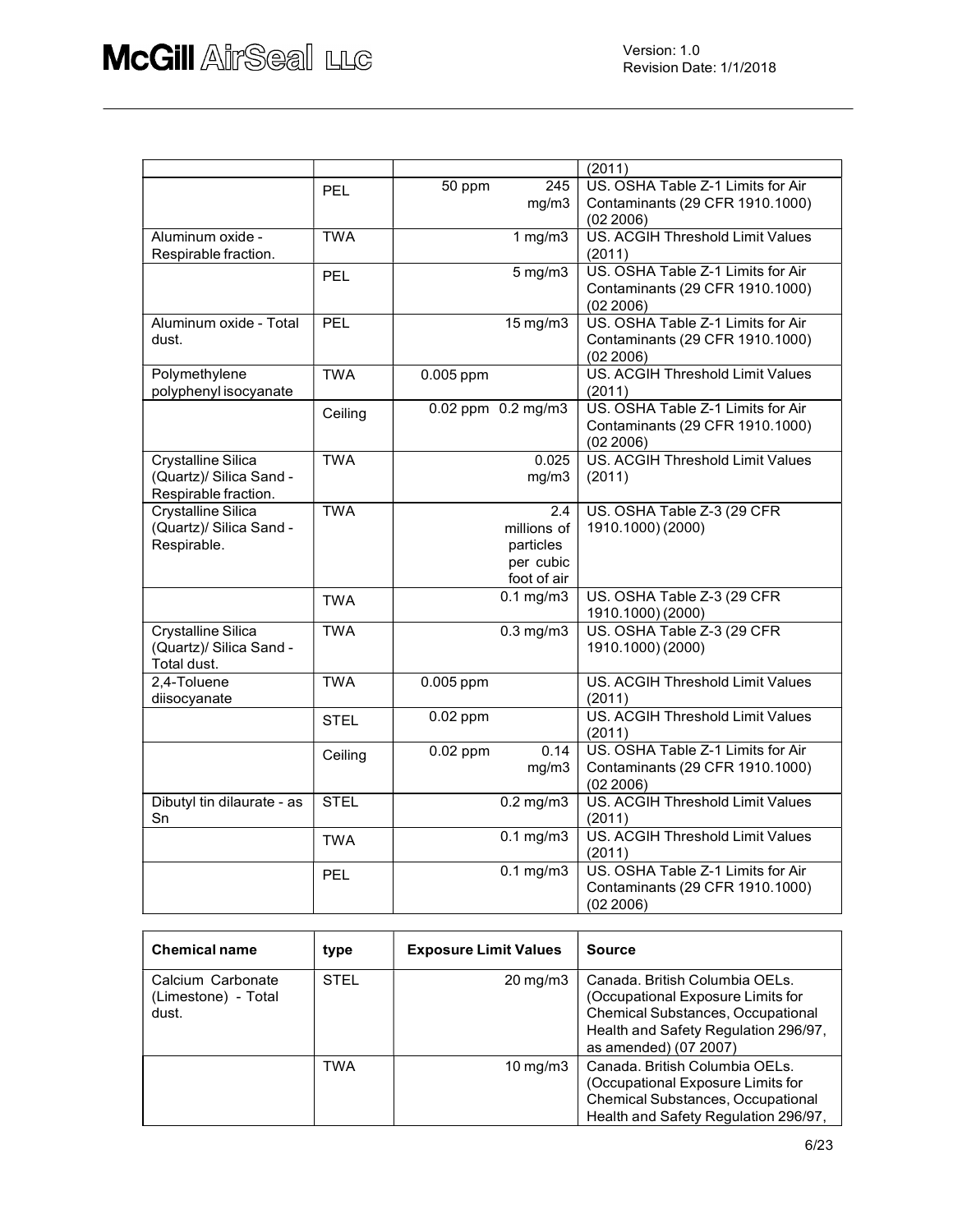|                                                            |              |         |               | as amended) (07 2007)                                                                                                                                                     |
|------------------------------------------------------------|--------------|---------|---------------|---------------------------------------------------------------------------------------------------------------------------------------------------------------------------|
| Calcium Carbonate<br>(Limestone) -<br>Respirable fraction. | <b>TWA</b>   |         | $3$ mg/m $3$  | Canada, British Columbia OELs.<br>(Occupational Exposure Limits for<br>Chemical Substances, Occupational<br>Health and Safety Regulation 296/97,<br>as amended) (07 2007) |
| Calcium Carbonate<br>(Limestone) - Total<br>dust.          | <b>TWA</b>   |         | $10$ mg/m $3$ | Canada. Quebec OELs. (Ministry of<br>Labor - Regulation Respecting the<br>Quality of the Work Environment) (12<br>2008)                                                   |
| 1,2,4-Trimethylbenzene                                     | <b>TWA</b>   | 25 ppm  |               | Canada. British Columbia OELs.<br>(Occupational Exposure Limits for<br>Chemical Substances, Occupational<br>Health and Safety Regulation 296/97,<br>as amended) (07 2007) |
| 1,2,4-Trimethylbenzene                                     | <b>TWAEV</b> | 25 ppm  |               | Canada. Ontario OELs. (Control of<br>Exposure to Biological or Chemical<br>Agents) (11 2010)                                                                              |
| 1,2,4-Trimethylbenzene                                     | <b>TWA</b>   | 25 ppm  | 123<br>mg/m3  | Canada. Quebec OELs. (Ministry of<br>Labor - Regulation Respecting the<br>Quality of the Work Environment) (12<br>2008)                                                   |
| Xylene                                                     | <b>TWA</b>   | 100 ppm |               | Canada. British Columbia OELs.<br>(Occupational Exposure Limits for<br>Chemical Substances, Occupational<br>Health and Safety Regulation 296/97,<br>as amended) (07 2007) |
|                                                            | <b>STEL</b>  | 150 ppm |               | Canada. British Columbia OELs.<br>(Occupational Exposure Limits for<br>Chemical Substances, Occupational<br>Health and Safety Regulation 296/97,<br>as amended) (07 2007) |
| Xylene                                                     | <b>TWAEV</b> | 100 ppm |               | Canada. Ontario OELs. (Control of<br>Exposure to Biological or Chemical<br>Agents) (11 2010)                                                                              |
|                                                            | <b>STEL</b>  | 150 ppm |               | Canada. Ontario OELs. (Control of<br>Exposure to Biological or Chemical<br>Agents) (11 2010)                                                                              |
| Xylene                                                     | <b>TWA</b>   | 100 ppm | 434<br>mg/m3  | Canada. Quebec OELs. (Ministry of<br>Labor - Regulation Respecting the<br>Quality of the Work Environment) (12<br>2008)                                                   |
|                                                            | <b>STEL</b>  | 150 ppm | 651<br>mg/m3  | Canada. Quebec OELs. (Ministry of<br>Labor - Regulation Respecting the<br>Quality of the Work Environment) (12<br>2008)                                                   |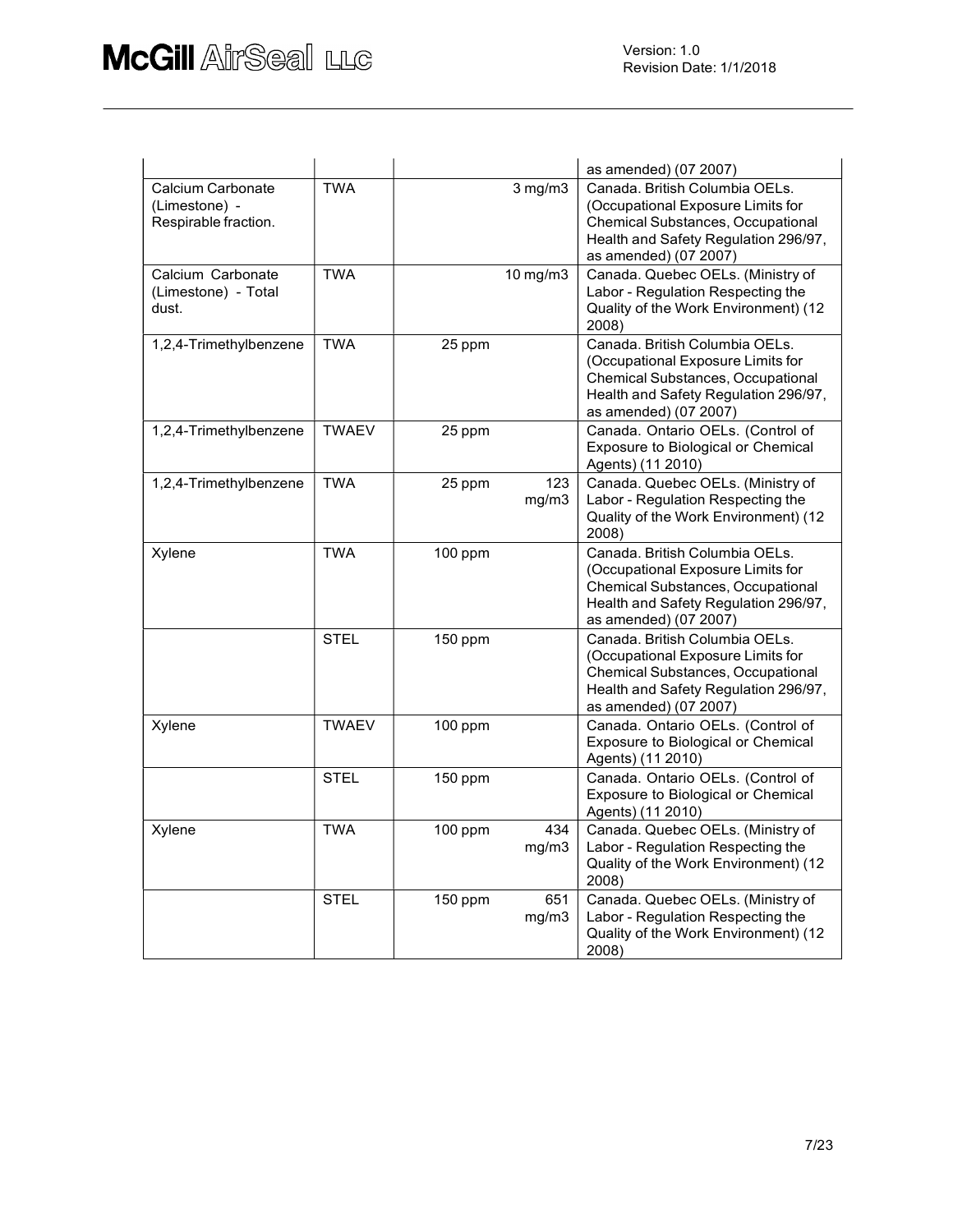| Titanium dioxide -<br>Total dust.          | <b>TWA</b>   |         | 10 mg/m3       | Canada. British Columbia OELs.<br>(Occupational Exposure Limits for<br>Chemical Substances, Occupational<br>Health and Safety Regulation 296/97,<br>as amended) (07 2007) |
|--------------------------------------------|--------------|---------|----------------|---------------------------------------------------------------------------------------------------------------------------------------------------------------------------|
| Titanium dioxide -<br>Respirable fraction. | <b>TWA</b>   |         | $3$ mg/m $3$   | Canada. British Columbia OELs.<br>(Occupational Exposure Limits for<br>Chemical Substances, Occupational<br>Health and Safety Regulation 296/97,<br>as amended) (07 2007) |
| Titanium dioxide                           | <b>TWAEV</b> |         | 10 mg/m3       | Canada. Ontario OELs. (Control of<br>Exposure to Biological or Chemical<br>Agents) (11 2010)                                                                              |
| Titanium dioxide -<br>Total dust.          | <b>TWA</b>   |         | $10$ mg/m $3$  | Canada. Quebec OELs. (Ministry of<br>Labor - Regulation Respecting the<br>Quality of the Work Environment) (12<br>2008)                                                   |
| Aluminum -<br>Respirable.                  | <b>TWA</b>   |         | $1$ mg/m $3$   | Canada. British Columbia OELs.<br>(Occupational Exposure Limits for<br>Chemical Substances, Occupational<br>Health and Safety Regulation 296/97,<br>as amended) (07 2007) |
| Aluminum - Respirable<br>fraction.         | <b>TWAEV</b> |         | 1 $mg/m3$      | Canada. Ontario OELs. (Control of<br>Exposure to Biological or Chemical<br>Agents) (11 2010)                                                                              |
| Aluminum                                   | <b>TWA</b>   |         | 10 mg/m3       | Canada. Quebec OELs. (Ministry of<br>Labor - Regulation Respecting the<br>Quality of the Work Environment) (12<br>2008)                                                   |
| Aluminum - Welding<br>fume. - as Al        | <b>TWA</b>   |         | $5$ mg/m $3$   | Canada. Quebec OELs. (Ministry of<br>Labor - Regulation Respecting the<br>Quality of the Work Environment) (12<br>2008)                                                   |
| Aluminum - as Al                           | <b>TWA</b>   |         | $5$ mg/m $3$   | Canada. Quebec OELs. (Ministry of<br>Labor - Regulation Respecting the<br>Quality of the Work Environment) (12<br>2008)                                                   |
| Hydrotreated heavy<br>naphtha              | <b>TWA</b>   | 400 ppm | 1,590<br>mg/m3 | Canada. Quebec OELs. (Ministry of<br>Labor - Regulation Respecting the<br>Quality of the Work Environment) (11<br>2011)                                                   |
| Ethylbenzene                               | <b>TWA</b>   | 20 ppm  |                | Canada. British Columbia OELs.<br>(Occupational Exposure Limits for<br>Chemical Substances, Occupational<br>Health and Safety Regulation 296/97,<br>as amended) (09 2011) |
| Ethylbenzene                               | <b>STEL</b>  | 125 ppm |                | Canada. Ontario OELs. (Control of<br>Exposure to Biological or Chemical<br>Agents) (11 2010)                                                                              |
|                                            | <b>TWAEV</b> | 100 ppm |                | Canada. Ontario OELs. (Control of<br>Exposure to Biological or Chemical<br>Agents) (11 2010)                                                                              |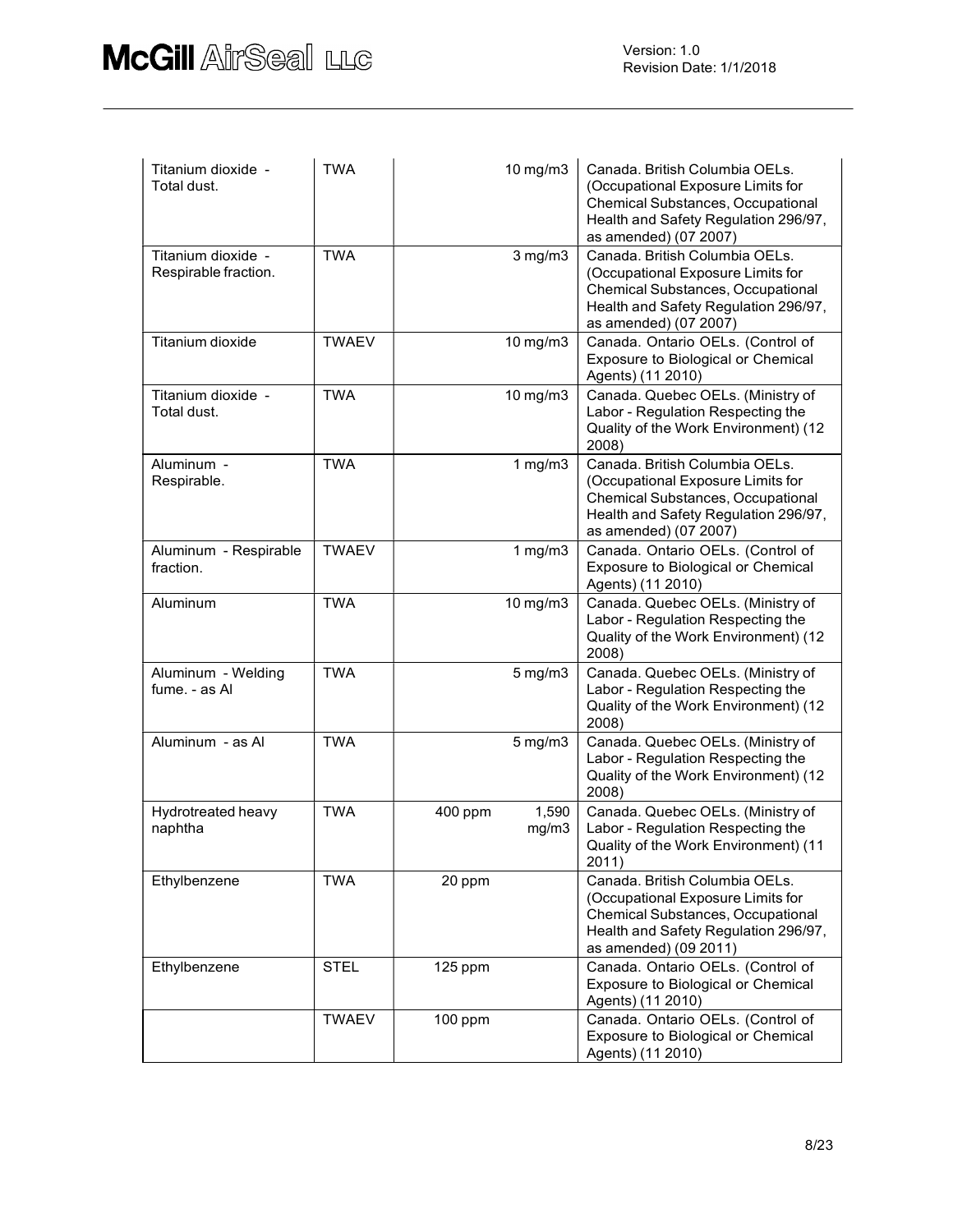| Ethylbenzene                            | <b>TWA</b>     | 100 ppm    | 434<br>mg/m3   | Canada. Quebec OELs. (Ministry of<br>Labor - Regulation Respecting the<br>Quality of the Work Environment) (12<br>2008)                                                          |
|-----------------------------------------|----------------|------------|----------------|----------------------------------------------------------------------------------------------------------------------------------------------------------------------------------|
|                                         | <b>STEL</b>    | 125 ppm    | 543<br>mg/m3   | Canada. Quebec OELs. (Ministry of<br>Labor - Regulation Respecting the<br>Quality of the Work Environment) (12<br>2008)                                                          |
| 1,3,5-Trimethylbenzene                  | <b>TWA</b>     | 25 ppm     |                | Canada. British Columbia OELs.<br>(Occupational Exposure Limits for<br>Chemical Substances, Occupational<br>Health and Safety Regulation 296/97,<br>as amended) (07 2007)        |
| 1,3,5-Trimethylbenzene                  | <b>TWAEV</b>   | 25 ppm     |                | Canada. Ontario OELs. (Control of<br>Exposure to Biological or Chemical<br>Agents) (11 2010)                                                                                     |
| 1,3,5-Trimethylbenzene                  | <b>TWA</b>     | 25 ppm     | 123<br>mg/m3   | Canada. Quebec OELs. (Ministry of<br>Labor - Regulation Respecting the<br>Quality of the Work Environment) (12<br>2008)                                                          |
| 4,4'-Methylene<br>bis(phenylisocyanate) | <b>CEILING</b> | 0.01 ppm   |                | Canada. British Columbia OELs.<br>(Occupational Exposure Limits for<br>Chemical Substances, Occupational<br>Health and Safety Regulation 296/97,<br>as amended) (07 2007)        |
|                                         | <b>TWA</b>     | 0.005 ppm  |                | Canada. British Columbia OELs.<br>(Occupational Exposure Limits for<br>Chemical Substances, Occupational<br>Health and Safety Regulation 296/97,<br>as amended) (07 2007)        |
| 4,4'-Methylene<br>bis(phenylisocyanate) | <b>TWAEV</b>   | 0.005 ppm  |                | Canada. Ontario OELs. (Control of<br>Exposure to Biological or Chemical<br>Agents) (11 2010)                                                                                     |
|                                         | <b>CEV</b>     | $0.02$ ppm |                | Canada. Ontario OELs. (Control of<br>Exposure to Biological or Chemical<br>Agents) (11 2010)                                                                                     |
| 4,4'-Methylene<br>bis(phenylisocyanate) | <b>TWA</b>     | 0.005 ppm  | 0.051<br>mg/m3 | Canada. Quebec OELs. (Ministry of<br>Labor - Regulation Respecting the<br>Quality of the Work Environment) (12<br>2008)                                                          |
| Cumene                                  | <b>STEL</b>    | 75 ppm     |                | Canada. British Columbia OELs.<br>(Occupational Exposure Limits for<br><b>Chemical Substances, Occupational</b><br>Health and Safety Regulation 296/97,<br>as amended) (07 2007) |
|                                         | <b>TWA</b>     | 25 ppm     |                | Canada. British Columbia OELs.<br>(Occupational Exposure Limits for<br>Chemical Substances, Occupational<br>Health and Safety Regulation 296/97,<br>as amended) (07 2007)        |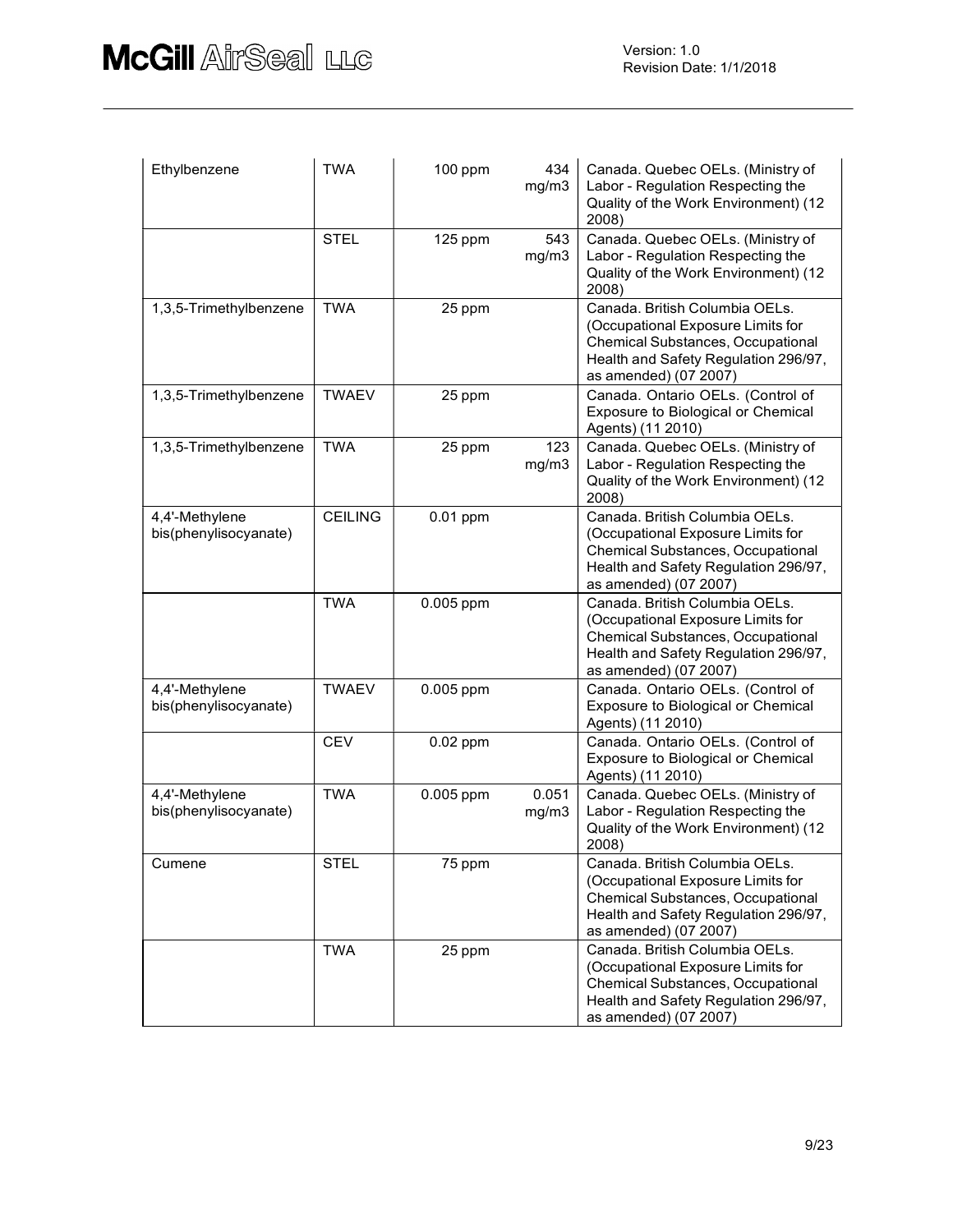| Cumene                                                                | <b>TWAEV</b>   | 50 ppm     |                | Canada. Ontario OELs. (Control of<br>Exposure to Biological or Chemical<br>Agents) (11 2010)                                                                                     |
|-----------------------------------------------------------------------|----------------|------------|----------------|----------------------------------------------------------------------------------------------------------------------------------------------------------------------------------|
| Cumene                                                                | <b>TWA</b>     | 50 ppm     | 246<br>mg/m3   | Canada. Quebec OELs. (Ministry of<br>Labor - Regulation Respecting the<br>Quality of the Work Environment) (12<br>2008)                                                          |
| Polymethylene<br>polyphenyl isocyanate                                | <b>TWA</b>     | 0.005 ppm  |                | Canada. British Columbia OELs.<br>(Occupational Exposure Limits for<br><b>Chemical Substances, Occupational</b><br>Health and Safety Regulation 296/97,<br>as amended) (07 2007) |
|                                                                       | <b>CEILING</b> | 0.01 ppm   |                | Canada. British Columbia OELs.<br>(Occupational Exposure Limits for<br>Chemical Substances, Occupational<br>Health and Safety Regulation 296/97,<br>as amended) (07 2007)        |
|                                                                       | <b>TWA</b>     | 0.005 ppm  |                | Canada. British Columbia OELs.<br>(Occupational Exposure Limits for<br>Chemical Substances, Occupational<br>Health and Safety Regulation 296/97,<br>as amended) (07 2007)        |
|                                                                       | <b>CEILING</b> | 0.01 ppm   |                | Canada. British Columbia OELs.<br>(Occupational Exposure Limits for<br>Chemical Substances, Occupational<br>Health and Safety Regulation 296/97,<br>as amended) (07 2007)        |
| Polymethylene<br>polyphenyl isocyanate                                | <b>TWAEV</b>   | 0.005 ppm  |                | Canada. Ontario OELs. (Control of<br>Exposure to Biological or Chemical<br>Agents) (11 2010)                                                                                     |
|                                                                       | <b>CEV</b>     | $0.02$ ppm |                | Canada. Ontario OELs. (Control of<br>Exposure to Biological or Chemical<br>Agents) (11 2010)                                                                                     |
| Polymethylene<br>polyphenyl isocyanate                                | <b>TWA</b>     | 0.005 ppm  | 0.051<br>mg/m3 | Canada. Quebec OELs. (Ministry of<br>Labor - Regulation Respecting the<br>Quality of the Work Environment) (12<br>2008)                                                          |
| Crystalline Silica<br>(Quartz)/ Silica Sand -<br>Respirable fraction. | <b>TWA</b>     |            | 0.025<br>mg/m3 | Canada, British Columbia OELs.<br>(Occupational Exposure Limits for<br>Chemical Substances, Occupational<br>Health and Safety Regulation 296/97,<br>as amended) (07 2007)        |
| Crystalline Silica<br>(Quartz)/ Silica Sand -<br>Respirable.          | <b>TWAEV</b>   |            | 0.10<br>mg/m3  | Canada. Ontario OELs. (Control of<br>Exposure to Biological or Chemical<br>Agents) (11 2010)                                                                                     |
| Crystalline Silica<br>(Quartz)/ Silica Sand -<br>Respirable dust.     | <b>TWA</b>     |            | $0.1$ mg/m $3$ | Canada. Quebec OELs. (Ministry of<br>Labor - Regulation Respecting the<br>Quality of the Work Environment) (12<br>2008)                                                          |
| 2,4-Toluene<br>diisocyanate                                           | <b>CEILING</b> | $0.01$ ppm |                | Canada, British Columbia OELs.<br>(Occupational Exposure Limits for<br>Chemical Substances, Occupational<br>Health and Safety Regulation 296/97,<br>as amended) (07 2007)        |
|                                                                       | <b>TWA</b>     | 0.005 ppm  |                | Canada. British Columbia OELs.<br>(Occupational Exposure Limits for                                                                                                              |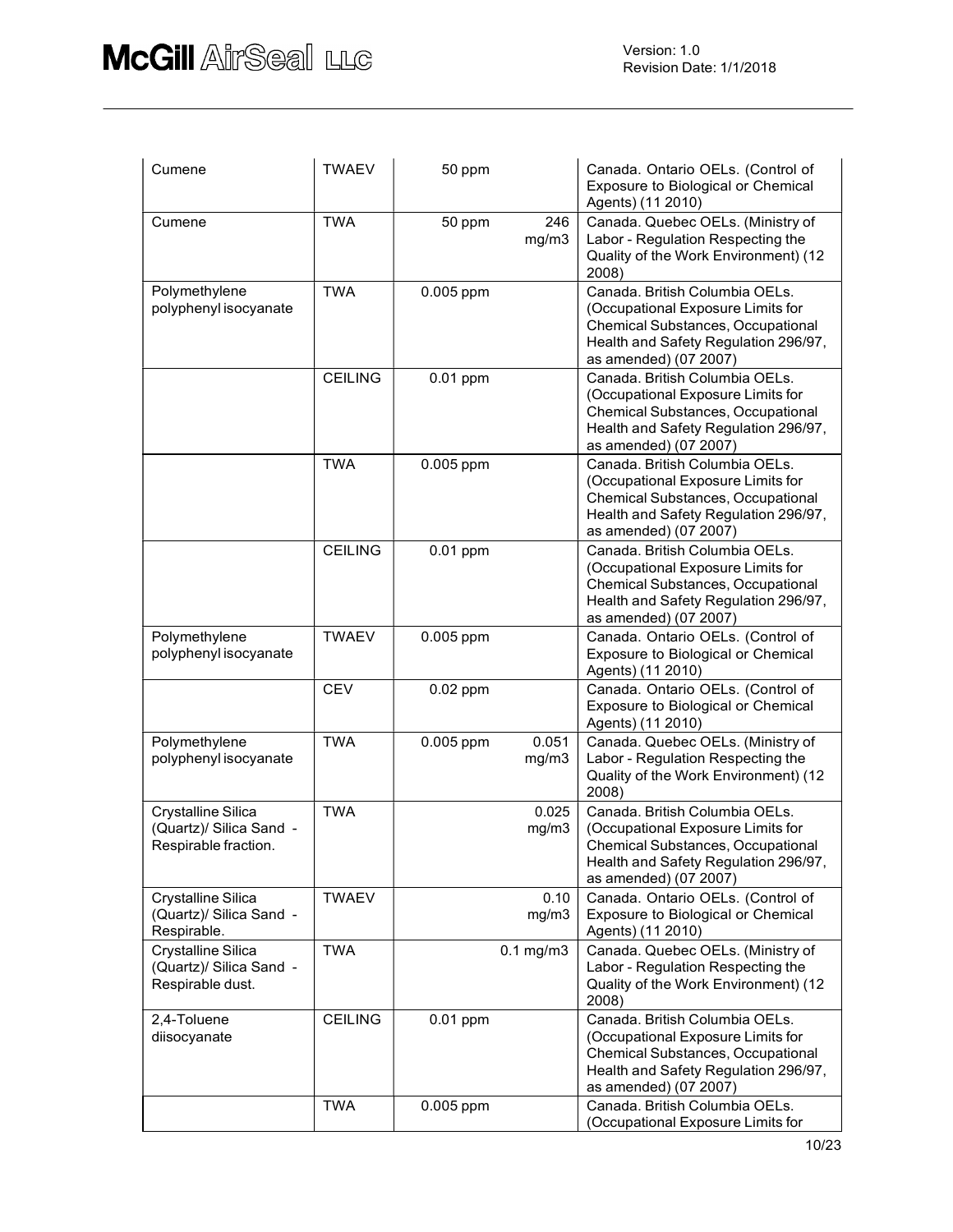|                             |             |             |                | <b>Chemical Substances, Occupational</b><br>Health and Safety Regulation 296/97,<br>as amended) (07 2007)               |
|-----------------------------|-------------|-------------|----------------|-------------------------------------------------------------------------------------------------------------------------|
| 2,4-Toluene<br>diisocyanate | TWAEV       | $0.005$ ppm |                | Canada. Ontario OELs. (Control of<br>Exposure to Biological or Chemical<br>Agents) (11 2010)                            |
|                             | <b>CEV</b>  | $0.02$ ppm  |                | Canada. Ontario OELs. (Control of<br>Exposure to Biological or Chemical<br>Agents) (11 2010)                            |
| 2,4-Toluene<br>diisocyanate | <b>TWA</b>  | 0.005 ppm   | 0.036<br>mg/m3 | Canada. Quebec OELs. (Ministry of<br>Labor - Regulation Respecting the<br>Quality of the Work Environment) (12<br>2008) |
|                             | <b>STEL</b> | $0.02$ ppm  | 0.14<br>mq/m3  | Canada. Quebec OELs. (Ministry of<br>Labor - Regulation Respecting the<br>Quality of the Work Environment) (12<br>2008) |

#### Biological Limit Values

| <b>Chemical Identity</b>                                                                               | <b>Exposure Limit Values</b>   | <b>Source</b>       |
|--------------------------------------------------------------------------------------------------------|--------------------------------|---------------------|
| Xylene (Methylhippuric<br>acids: Sampling time:<br>End of shift.)                                      | 1.5 g/g (Creatinine in urine)  | ACGIH BEL (03 2013) |
| Ethylbenzene (Sum of<br>mandelic acid and<br>phenylglyoxylic acid:<br>Sampling time: End of<br>shift.) | 0.15 g/g (Creatinine in urine) | ACGIH BEL (02 2014) |

**Appropriate Engineering computation Apple Constant** Applene practices. Observe occupational exposure and the obse Controls limits and minimize the risk of inhalation of vapors and mist. Mechanical ventilation or local exhaust ventilation may be required.

#### Individual protection measures, such as personal protective equipment

| <b>General information:</b>                       | Use explosion-proof ventilation equipment. Good general ventilation<br>(typically 10 air changes per hour) should be used. Ventilation rates should<br>be matched to conditions. If applicable, use process enclosures, local<br>exhaust ventilation, or other engineering controls to maintain airborne levels<br>below recommended exposure limits. If exposure limits have not been<br>established, maintain airborne levels to an acceptable level. |  |
|---------------------------------------------------|---------------------------------------------------------------------------------------------------------------------------------------------------------------------------------------------------------------------------------------------------------------------------------------------------------------------------------------------------------------------------------------------------------------------------------------------------------|--|
| <b>Eye/face protection:</b>                       | Wear goggles/face shield.                                                                                                                                                                                                                                                                                                                                                                                                                               |  |
| <b>Skin Protection</b><br><b>Hand Protection:</b> | Use suitable protective gloves if risk of skin contact.                                                                                                                                                                                                                                                                                                                                                                                                 |  |
| Other:                                            | Wear chemical-resistant gloves, footwear, and protective clothing<br>appropriate for the risk of exposure. Contact health and safety professional<br>or manufacturer for specific information.                                                                                                                                                                                                                                                          |  |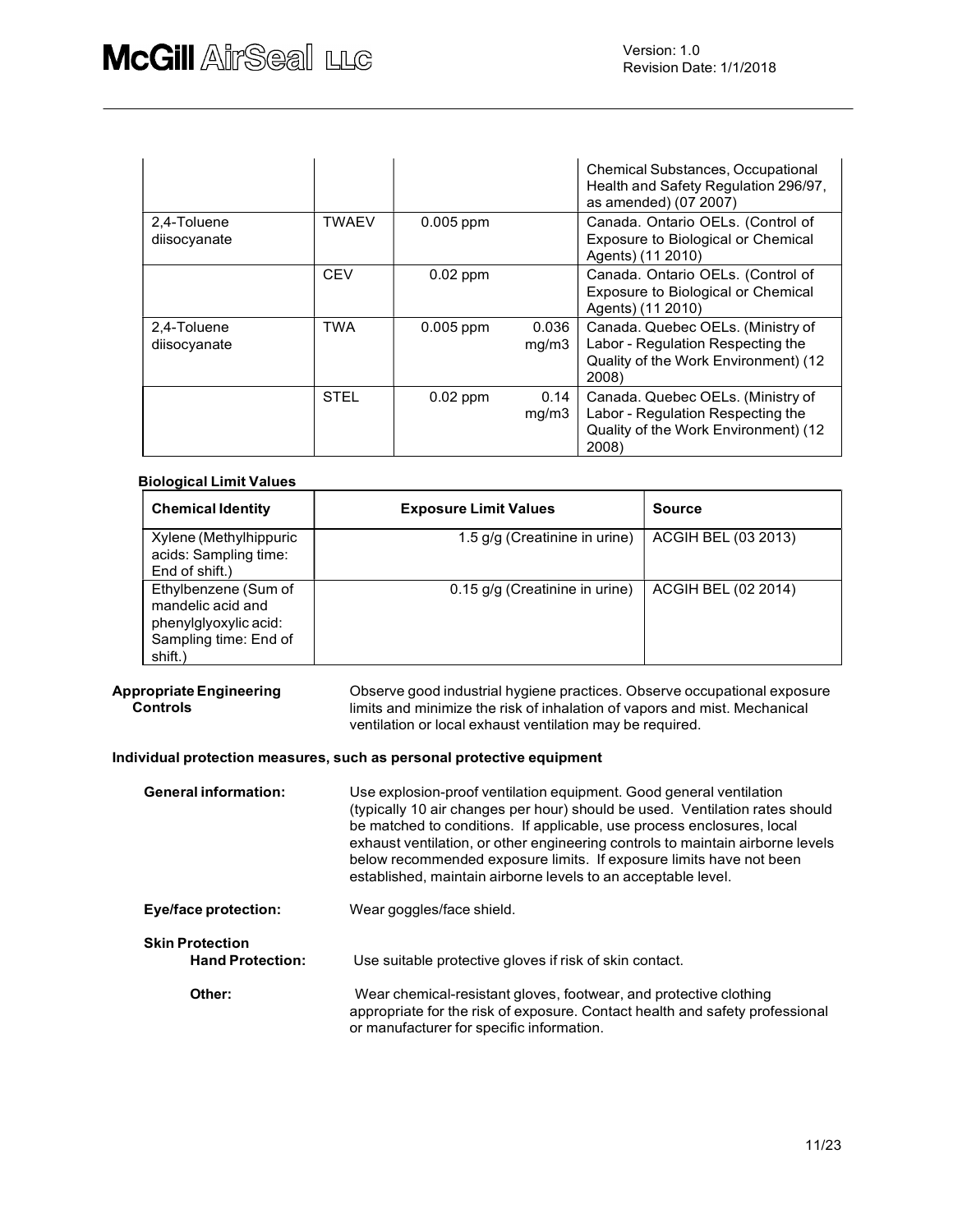| <b>Respiratory Protection:</b> | If engineering controls do not maintain airborne concentrations below<br>recommended exposure limits (where applicable) or to an acceptable level<br>(in countries where exposure limits have not been established), an<br>approved respirator must be worn. Air-purifying respirator with an<br>appropriate, government approved (where applicable), air-purifying filter,<br>cartridge or canister. Contact health and safety professional or<br>manufacturer for specific information. |  |
|--------------------------------|-------------------------------------------------------------------------------------------------------------------------------------------------------------------------------------------------------------------------------------------------------------------------------------------------------------------------------------------------------------------------------------------------------------------------------------------------------------------------------------------|--|
| <b>Hygiene measures:</b>       | Observe good industrial hygiene practices. Wash hands before breaks and<br>immediately after handling the product. When using do not smoke.<br>Contaminated work clothing should not be allowed out of the workplace.<br>Avoid contact with skin.                                                                                                                                                                                                                                         |  |

# 9. Physical and chemical properties

| Appearance                                            |                                                                                                |
|-------------------------------------------------------|------------------------------------------------------------------------------------------------|
| <b>Physical state:</b>                                | liquid                                                                                         |
| Form:                                                 | liquid                                                                                         |
| Color:                                                | Gray                                                                                           |
| Odor:                                                 | Mild petroleum/solvent                                                                         |
| <b>Odor threshold:</b>                                | No data available.                                                                             |
| pH:                                                   | No data available.                                                                             |
| Melting point/freezing point:                         | No data available.                                                                             |
| Initial boiling point and boiling range:              | > 121 °C > 250 °F                                                                              |
| <b>Flash Point:</b>                                   | 39 °C 103 °F(Setaflash Closed Cup)                                                             |
| <b>Evaporation rate:</b>                              | Slower than Ether                                                                              |
| Flammability (solid, gas):                            | No                                                                                             |
| Upper/lower limit on flammability or explosive limits |                                                                                                |
| Flammability limit - upper (%):                       | No data available.                                                                             |
| Flammability limit - lower (%):                       | No data available.                                                                             |
| Explosive limit - upper (%):                          | No data available.                                                                             |
| Explosive limit - lower (%):                          | No data available.                                                                             |
| Vapor pressure:                                       | No data available.                                                                             |
| Vapor density:                                        | Vapors are heavier than air and may travel along the floor and<br>in the bottom of containers. |
| <b>Relative density:</b>                              | 1.2                                                                                            |
| Solubility(ies)                                       |                                                                                                |
| Solubility in water:                                  | <b>Practically Insoluble</b>                                                                   |
| Solubility (other):                                   | No data available.                                                                             |
| Partition coefficient (n-octanol/water):              | No data available.                                                                             |
| Auto-ignition temperature:                            | No data available.                                                                             |
| Decomposition temperature:                            | No data available.                                                                             |
| <b>Viscosity:</b>                                     | No data available.                                                                             |
|                                                       |                                                                                                |

# 10. Stability and reactivity

Reactivity: No data available.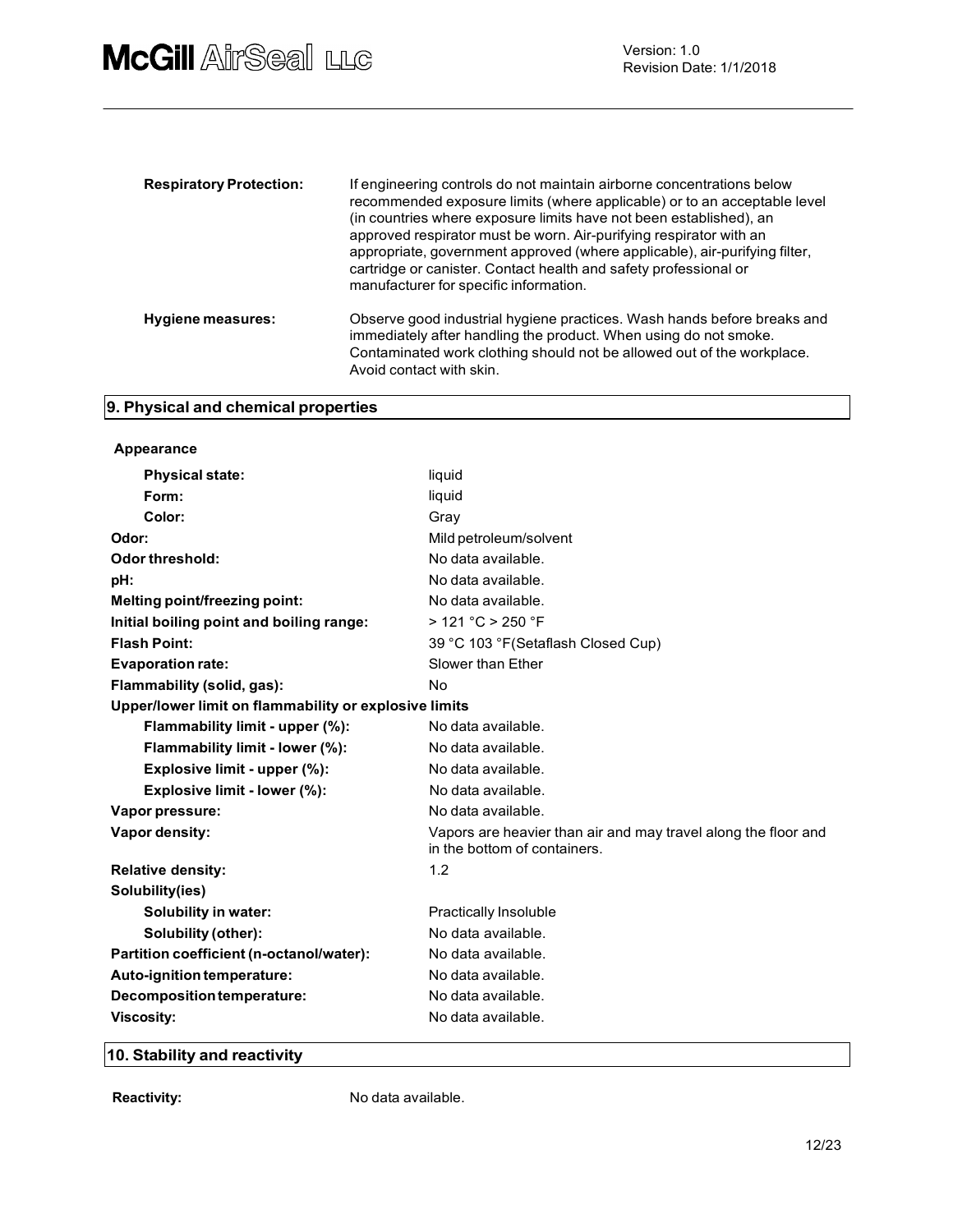| <b>Chemical Stability:</b>                         | Material is stable under normal conditions.                                                        |
|----------------------------------------------------|----------------------------------------------------------------------------------------------------|
| <b>Possibility of hazardous</b><br>reactions:      | No data available.                                                                                 |
| <b>Conditions to avoid:</b>                        | Heat, sparks, flames.                                                                              |
| Incompatible Materials:                            | Alcohols. Amines. Strong acids. Strong bases. Water, moisture.                                     |
| <b>Hazardous Decomposition</b><br><b>Products:</b> | Thermal decomposition or combustion may liberate carbon oxides and<br>other toxic gases or vapors. |

# 11. Toxicological information

| Information on likely routes of exposure |                                                                                                  |
|------------------------------------------|--------------------------------------------------------------------------------------------------|
| Ingestion:                               | May be ingested by accident. Ingestion may cause irritation and malaise.                         |
| Inhalation:                              | In high concentrations, vapors, fumes or mists may irritate nose, throat and<br>mucus membranes. |
| <b>Skin Contact:</b>                     | Causes mild skin irritation. May cause an allergic skin reaction.                                |
| Eye contact:                             | Eye contact is possible and should be avoided.                                                   |

### Information on toxicological effects

| Oral<br><b>Product:</b>                             | ATEmix: 21,314.81 mg/kg |
|-----------------------------------------------------|-------------------------|
| Dermal<br><b>Product:</b>                           | ATEmix: 23,439.02 mg/kg |
| <b>Inhalation</b><br><b>Product:</b>                | ATEmix: 2.49 mg/l       |
| <b>Repeated dose toxicity</b><br><b>Product:</b>    | No data available.      |
| <b>Skin Corrosion/Irritation</b><br><b>Product:</b> | No data available.      |

Serious Eye Damage/Eye Irritation **Product:** No data available.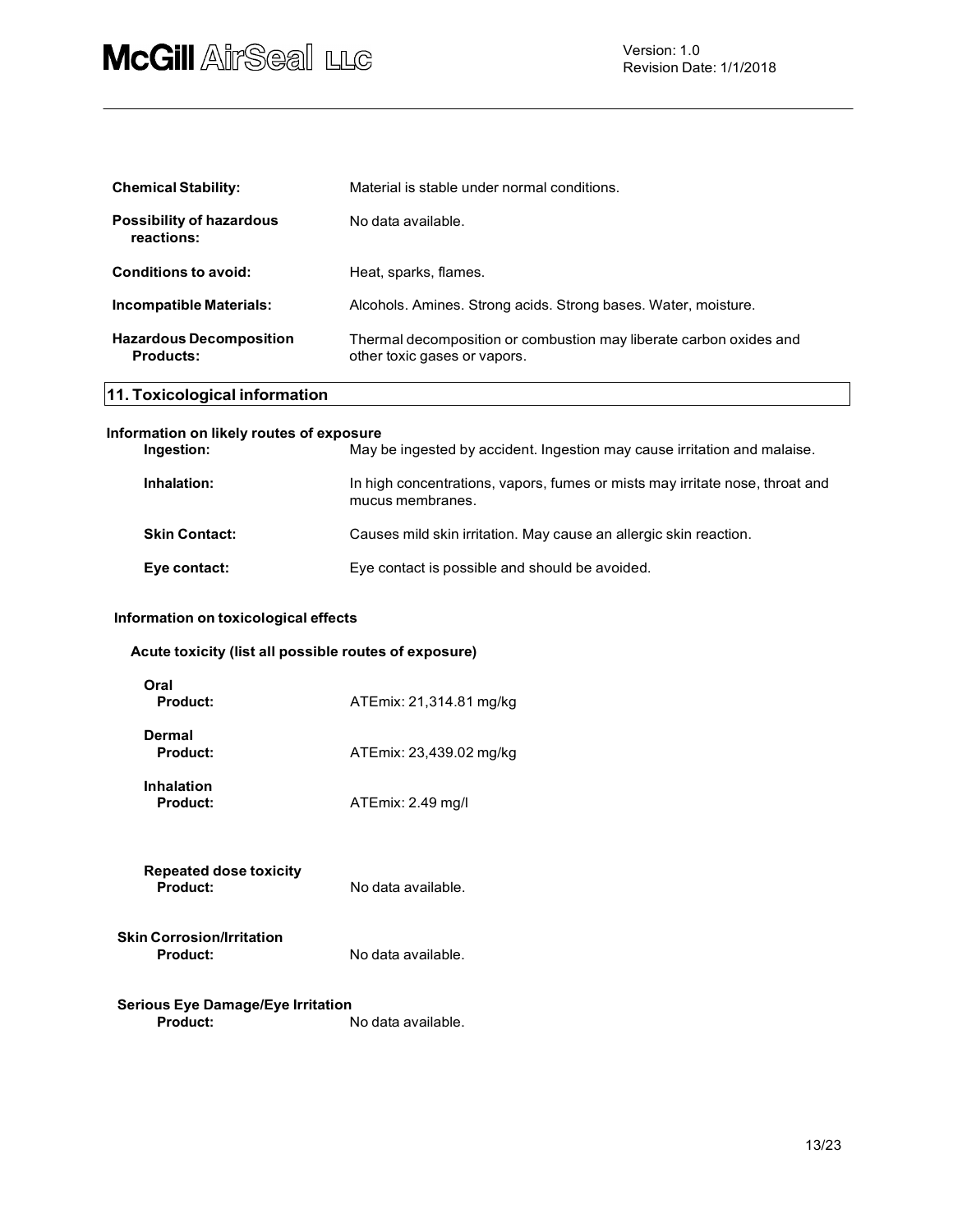### Specified substance(s):

| Aromatic petroleum<br>distillates                           | in vivo (Rabbit, 24 - 72 hrs): Not irritating                                                                        |
|-------------------------------------------------------------|----------------------------------------------------------------------------------------------------------------------|
| 1,2,4-Trimethylbenzene                                      | in vivo (Rabbit, 30 min): Not irritating                                                                             |
| Xylene                                                      | in vivo (Rabbit, 24 hrs): Moderately irritating                                                                      |
| Titanium dioxide                                            | in vivo (Rabbit, 24 - 72 hrs): Not irritating                                                                        |
| Aluminum                                                    | in vivo (Rabbit, 24 hrs): Not irritating                                                                             |
| Hydrotreated heavy<br>naphtha                               | in vivo (Rabbit, 24 - 72 hrs): Not irritating                                                                        |
| Ethylbenzene                                                | Irritating                                                                                                           |
| 1,3,5-Trimethylbenzene                                      | in vivo (Rabbit, 30 min): Not irritating                                                                             |
| 4,4'-Methylene<br>bis(phenylisocyanate)                     | in vivo (Rabbit, 24 - 72 hrs): Not irritating                                                                        |
| Trimethyl benzene<br>(mixed isomers)                        | Irritating                                                                                                           |
| Cumene                                                      | in vivo (Rabbit, 24 hrs): Not irritating                                                                             |
| Aluminum oxide                                              | in vivo (Rabbit, 24 hrs): Not irritating                                                                             |
| 2,4-Toluene<br>diisocyanate                                 | in vivo (Rabbit, 24 - 72 hrs): Category 2                                                                            |
| Dibutyl tin dilaurate                                       | in vivo (Rabbit, 24 hrs): Highly irritating                                                                          |
| <b>Respiratory or Skin Sensitization</b><br><b>Product:</b> | May cause allergy or asthma symptoms or breathing difficulties if inhaled.<br>May cause sensitization by inhalation. |

Carcinogenicity<br>Product:

No data available.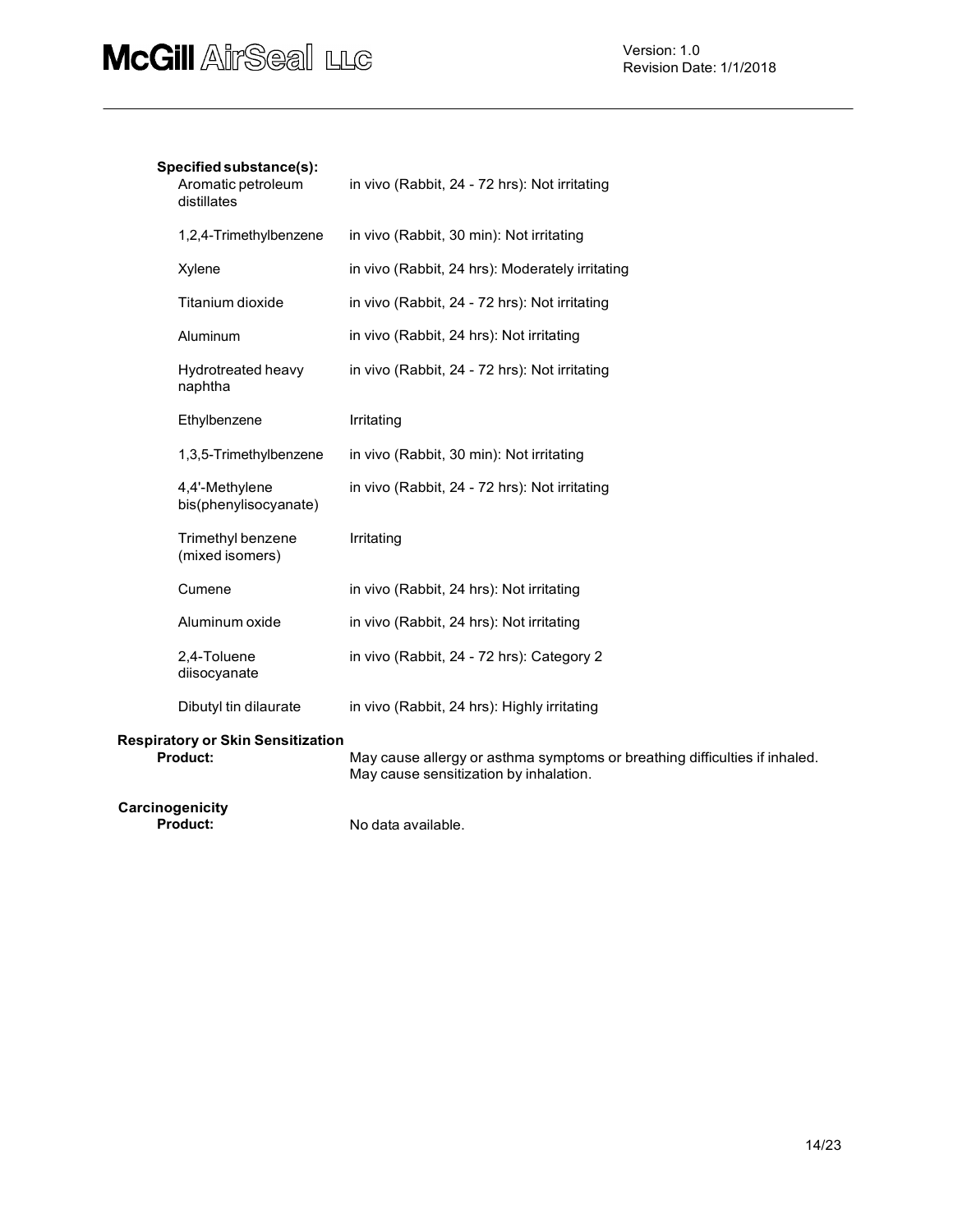#### IARC Monographs on the Evaluation of Carcinogenic Risks to Humans:

| Titanium dioxide                               | Overall evaluation: Possibly carcinogenic to humans. |
|------------------------------------------------|------------------------------------------------------|
| Ethylbenzene                                   | Overall evaluation: Possibly carcinogenic to humans. |
| Cumene                                         | Overall evaluation: Possibly carcinogenic to humans. |
| Crystalline Silica<br>(Quartz)/ Silica<br>Sand | Overall evaluation: Carcinogenic to humans.          |
| 2,4-Toluene<br>diisocyanate                    | Overall evaluation: Possibly carcinogenic to humans. |

#### US. National Toxicology Program (NTP) Report on Carcinogens:

| Cumene       |        | Reasonably Anticipated to be a Human Carcinogen. |
|--------------|--------|--------------------------------------------------|
| Crystalline  | Silica | Known To Be Human Carcinogen.                    |
| (Quartz)     | Silica |                                                  |
| Sand         |        |                                                  |
| 2.4-Toluene  |        | Reasonably Anticipated to be a Human Carcinogen. |
| diisocyanate |        |                                                  |

#### US. OSHA Specifically Regulated Substances (29 CFR 1910.1001-1050): No carcinogenic components identified

#### Germ Cell Mutagenicity

| In vitro        |                    |
|-----------------|--------------------|
| <b>Product:</b> | No data available. |

In vivo

**Product:** No data available.

- Reproductive toxicity No data available.
- Specific Target Organ Toxicity Single Exposure No data available.
- Specific Target Organ Toxicity Repeated Exposure No data available.
- Aspiration Hazard No data available.
- Other effects: No data available.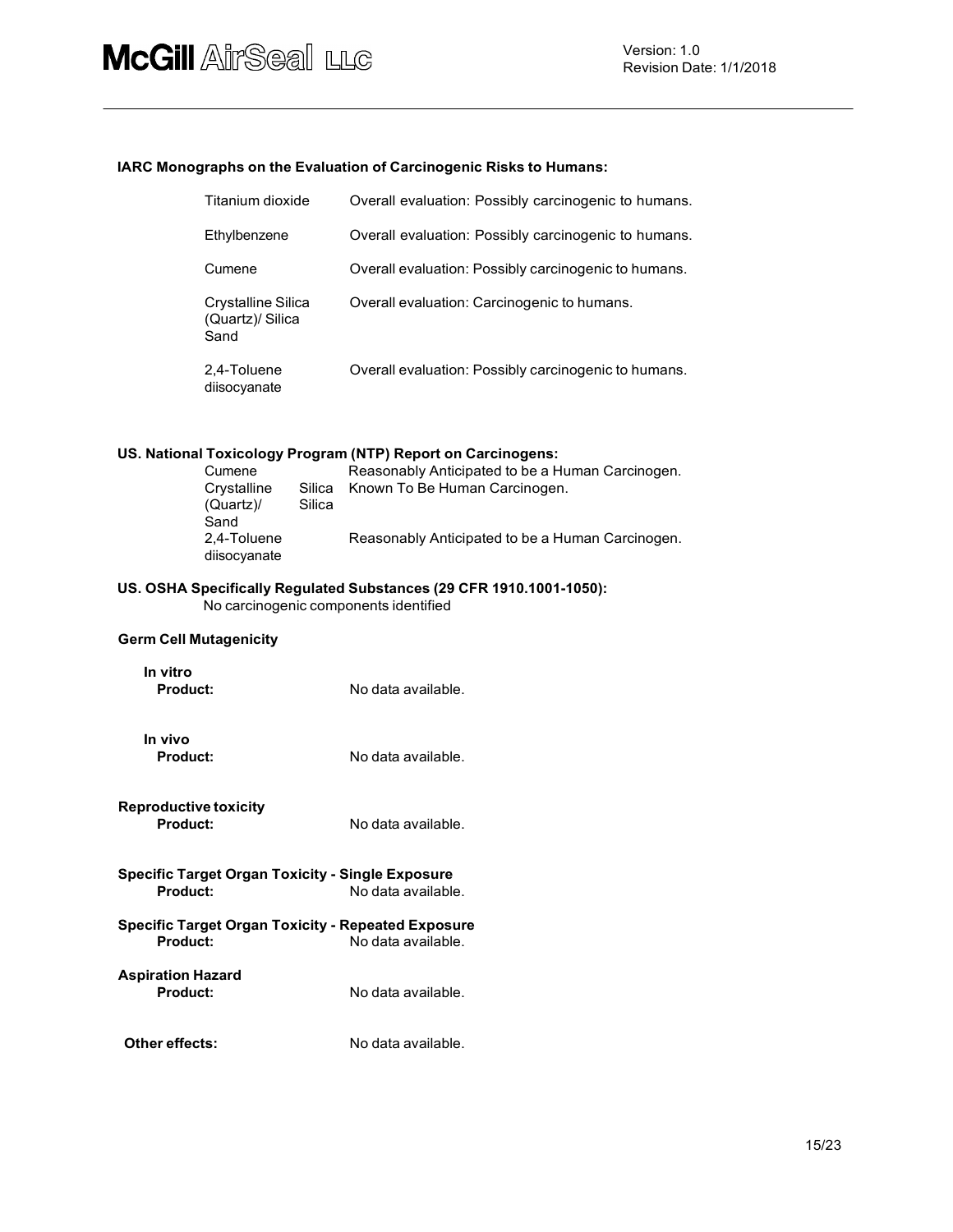# 12. Ecological information

#### Ecotoxicity:

### Acute hazards to the aquatic environment:

| Fish<br><b>Product:</b>                           | No data available.                                                                                                                                                                                                                                                                                                                                                                                  |
|---------------------------------------------------|-----------------------------------------------------------------------------------------------------------------------------------------------------------------------------------------------------------------------------------------------------------------------------------------------------------------------------------------------------------------------------------------------------|
| Specified substance(s):<br>1,2,4-Trimethylbenzene | LC 50 (Fathead minnow (Pimephales promelas), 96 h): 7.19 - 8.28 mg/l<br>Mortality                                                                                                                                                                                                                                                                                                                   |
| Xylene                                            | LC 50 (Fathead minnow (Pimephales promelas), 96 h): 13.41 mg/l Mortality                                                                                                                                                                                                                                                                                                                            |
| Titanium dioxide                                  | LC 50 (Mummichog (Fundulus heteroclitus), 96 h): > 1,000 mg/l Mortality                                                                                                                                                                                                                                                                                                                             |
| Aluminum                                          | LC 50 (Rainbow trout, donaldson trout (Oncorhynchus mykiss), 96 h): 0.31<br>mg/l Mortality                                                                                                                                                                                                                                                                                                          |
| Ethylbenzene                                      | LC 50 (Bluegill (Lepomis macrochirus), 24 h): 70 - 149 mg/l Mortality<br>LC 50 (Bluegill (Lepomis macrochirus), 24 h): 112 - 170 mg/l Mortality<br>LC 50 (Bluegill (Lepomis macrochirus), 24 h): 113 - 162 mg/l Mortality<br>LC 50 (Bluegill (Lepomis macrochirus), 24 h): 66 - 276 mg/l Mortality<br>LC 50 (Rainbow trout, donaldson trout (Oncorhynchus mykiss), 24 h): 11 - 18<br>mg/l Mortality |
| 1,3,5-Trimethylbenzene                            | LC 50 (Goldfish (Carassius auratus), 96 h): 9.89 - 15.05 mg/l Mortality                                                                                                                                                                                                                                                                                                                             |
| Cumene                                            | LC 50 (Fathead minnow (Pimephales promelas), 96 h): 6.04 - 6.61 mg/l<br>Mortality                                                                                                                                                                                                                                                                                                                   |
| 2,4-Toluene diisocyanate                          | LC 50 (Fathead minnow (Pimephales promelas), 96 h): 108.8 - 240.4 mg/l<br>Mortality                                                                                                                                                                                                                                                                                                                 |
| Dibutyl tin dilaurate                             | LC 50 (Ide, silver or golden orfe (Leuciscus idus), 48 h): 2 mg/l Mortality                                                                                                                                                                                                                                                                                                                         |
| <b>Aquatic Invertebrates</b><br><b>Product:</b>   | No data available.                                                                                                                                                                                                                                                                                                                                                                                  |
| Specified substance(s):<br>1,2,4-Trimethylbenzene | LC 50 (Scud (Elasmopus pectinicrus), 24 h): 4.89 - 5.62 mg/l Mortality                                                                                                                                                                                                                                                                                                                              |
| Xylene                                            | LC 50 (Water flea (Daphnia magna), 24 h): > 100 - 1,000 mg/l Mortality                                                                                                                                                                                                                                                                                                                              |
| Titanium dioxide                                  | EC 50 (Water flea (Daphnia magna), 48 h): > 1,000 mg/l Intoxication                                                                                                                                                                                                                                                                                                                                 |
| Aluminum                                          | LC 50 (Water flea (Daphnia magna), 24 h): 3.5 mg/l Mortality<br>LC 50 (Rotifer (Brachionus calyciflorus), 24 h): > 3 mg/l Mortality<br>LC 50 (Ridged-beak peaclam (Pisidium compressum), 96 h): > 0.4 mg/l<br>Mortality<br>LC 50 (Scud (Hyalella azteca), 96 h): > 1 mg/l Mortality<br>LC 50 (Snail (Amnicola limosa), 96 h): > 1 mg/l Mortality                                                    |
| Ethylbenzene                                      | EC 50 (Water flea (Daphnia magna), 24 h): 1.47 - 2.18 mg/l Intoxication<br>EC 50 (Water flea (Daphnia magna), 24 h): 1.51 - 2.14 mg/l Intoxication                                                                                                                                                                                                                                                  |
|                                                   |                                                                                                                                                                                                                                                                                                                                                                                                     |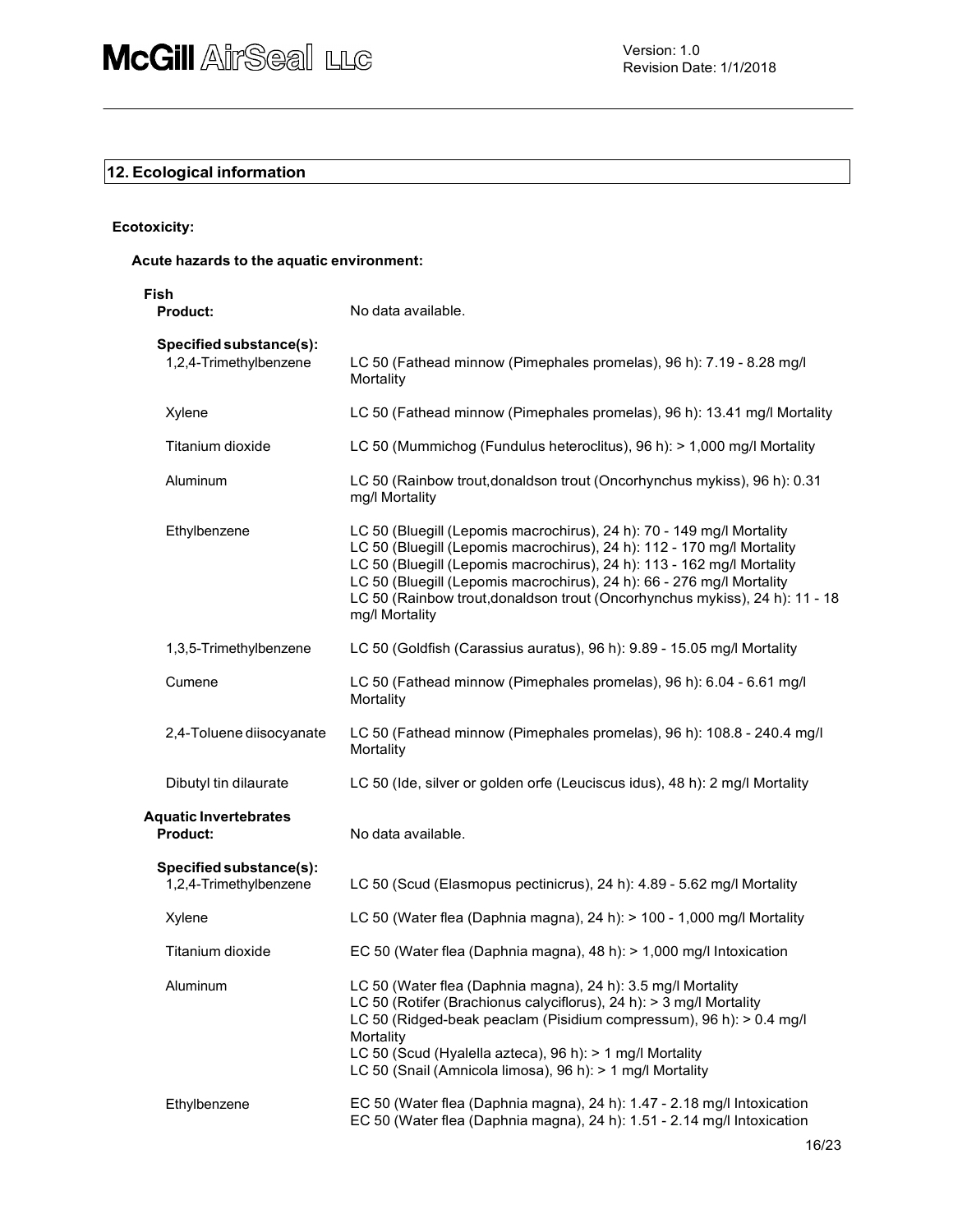|                                                              | EC 50 (Water flea (Daphnia magna), 24 h): 1.63 - 2.28 mg/l Intoxication<br>EC 50 (Water flea (Daphnia magna), 24 h): 2.2 mg/l Intoxication<br>EC 50 (Water flea (Daphnia magna), 24 h): 1.53 - 3.17 mg/l Intoxication                                                                                                                               |
|--------------------------------------------------------------|-----------------------------------------------------------------------------------------------------------------------------------------------------------------------------------------------------------------------------------------------------------------------------------------------------------------------------------------------------|
| 1,3,5-Trimethylbenzene                                       | EC 50 (Water flea (Daphnia magna), 24 h): 50 mg/l Intoxication                                                                                                                                                                                                                                                                                      |
| Trimethyl benzene<br>(mixed isomers)                         | LC 50 (Daggerblade grass shrimp (Palaemonetes pugio), 24 h): 7 mg/l<br>Mortality                                                                                                                                                                                                                                                                    |
| Cumene                                                       | LC 50 (Water flea (Daphnia magna), 24 h): 95 mg/l Mortality                                                                                                                                                                                                                                                                                         |
| Dibutyl tin dilaurate                                        | EC 50 (Water flea (Daphnia magna), 24 h): 0.66 mg/l Intoxication                                                                                                                                                                                                                                                                                    |
| Chronic hazards to the aquatic environment:                  |                                                                                                                                                                                                                                                                                                                                                     |
| Fish<br><b>Product:</b>                                      | No data available.                                                                                                                                                                                                                                                                                                                                  |
| Specified substance(s):<br>Aromatic petroleum<br>distillates | NOAEL (Daphnia magna, 21 d): 2.6 mg/l read across                                                                                                                                                                                                                                                                                                   |
| Xylene                                                       | NOAEL (Oncorhynchus mykiss, 56 d): > 1.3 mg/l experimental result                                                                                                                                                                                                                                                                                   |
| Titanium dioxide                                             | LC 0 (Coregonus autumnalis migratorius G., 30 d): 3 mg/l experimental<br>result                                                                                                                                                                                                                                                                     |
| Aluminum                                                     | LOAEL (Pimephales promelas, 28 d): 11.9 mg/l experimental result<br>EC 50 (Pimephales promelas, 7 d): 0.695 mg/l experimental result<br>LOAEL (Salvelinus fontinalis, 30 d): 0.169 mg/l experimental result<br>EC 50 (Pimephales promelas, 7 d): 3.999 mg/l experimental result<br>EC 10 (Pimephales promelas, 7 d): 0.726 mg/l experimental result |
| Hydrotreated heavy<br>naphtha                                | NOAEL (Daphnia magna, 21 d): 2.6 mg/l read across                                                                                                                                                                                                                                                                                                   |
| Cumene                                                       | NOAEL (Danio rerio and Pimephales promelas, 28 d): 0.38 mg/l QSAR                                                                                                                                                                                                                                                                                   |
| Aluminum oxide                                               | NOAEL (Pimephales promelas, 28 d): 4.7 mg/l experimental result                                                                                                                                                                                                                                                                                     |
| <b>Aquatic Invertebrates</b><br><b>Product:</b>              | No data available.                                                                                                                                                                                                                                                                                                                                  |
| <b>Toxicity to Aquatic Plants</b><br><b>Product:</b>         | No data available.                                                                                                                                                                                                                                                                                                                                  |
| <b>Persistence and Degradability</b>                         |                                                                                                                                                                                                                                                                                                                                                     |

| <b>Biodegradation</b> |                    |
|-----------------------|--------------------|
| <b>Product:</b>       | No data available. |

BOD/COD Ratio Product: No data available.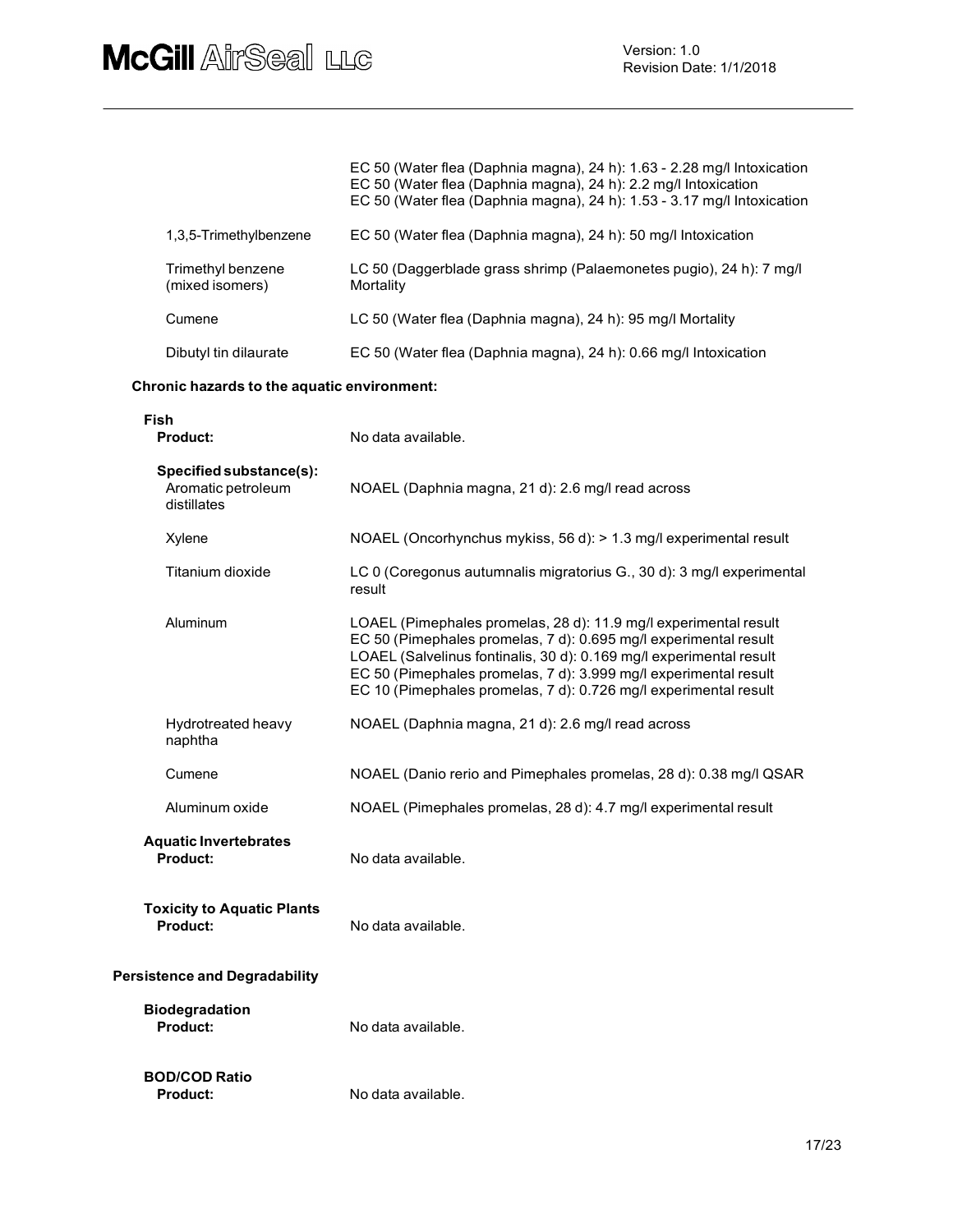| <b>Bioaccumulative Potential</b><br><b>Bioconcentration Factor (BCF)</b> |                                                                                                                                                                               |  |
|--------------------------------------------------------------------------|-------------------------------------------------------------------------------------------------------------------------------------------------------------------------------|--|
| <b>Product:</b>                                                          | No data available.                                                                                                                                                            |  |
| Specified substance(s):<br>Aluminum                                      | Brook trout (Salvelinus fontinalis), Bioconcentration Factor (BCF): 36 (Flow<br>through)                                                                                      |  |
| Partition Coefficient n-octanol / water (log Kow)<br><b>Product:</b>     | No data available.                                                                                                                                                            |  |
| Specified substance(s):<br>Xylene                                        | Log Kow: 3.12 - 3.20                                                                                                                                                          |  |
| Ethylbenzene                                                             | Log Kow: 3.15                                                                                                                                                                 |  |
| Cumene                                                                   | Log Kow: 3.66                                                                                                                                                                 |  |
| Dibutyl tin dilaurate                                                    | Log Kow: 3.12                                                                                                                                                                 |  |
| <b>Mobility in Soil:</b>                                                 | No data available.                                                                                                                                                            |  |
| <b>Other Adverse Effects:</b>                                            | Toxic to aquatic organisms.                                                                                                                                                   |  |
| 13. Disposal considerations                                              |                                                                                                                                                                               |  |
| <b>Disposal instructions:</b>                                            | Dispose of waste at an appropriate treatment and disposal facility in<br>accordance with applicable laws and regulations, and product<br>characteristics at time of disposal. |  |
| <b>Contaminated Packaging:</b>                                           | No data available.                                                                                                                                                            |  |
| 14. Transport information                                                |                                                                                                                                                                               |  |
|                                                                          |                                                                                                                                                                               |  |

#### TDG:

Not Regulated

#### CFR / DOT:

Not Regulated

#### IMDG:

UN1139, COATING SOLUTION, 3, PG III

#### Further Information:

The above shipping description may not be accurate for all container sizes and all modes of transportation. Please refer to Bill of Lading.

### 15. Regulatory information

#### US Federal Regulations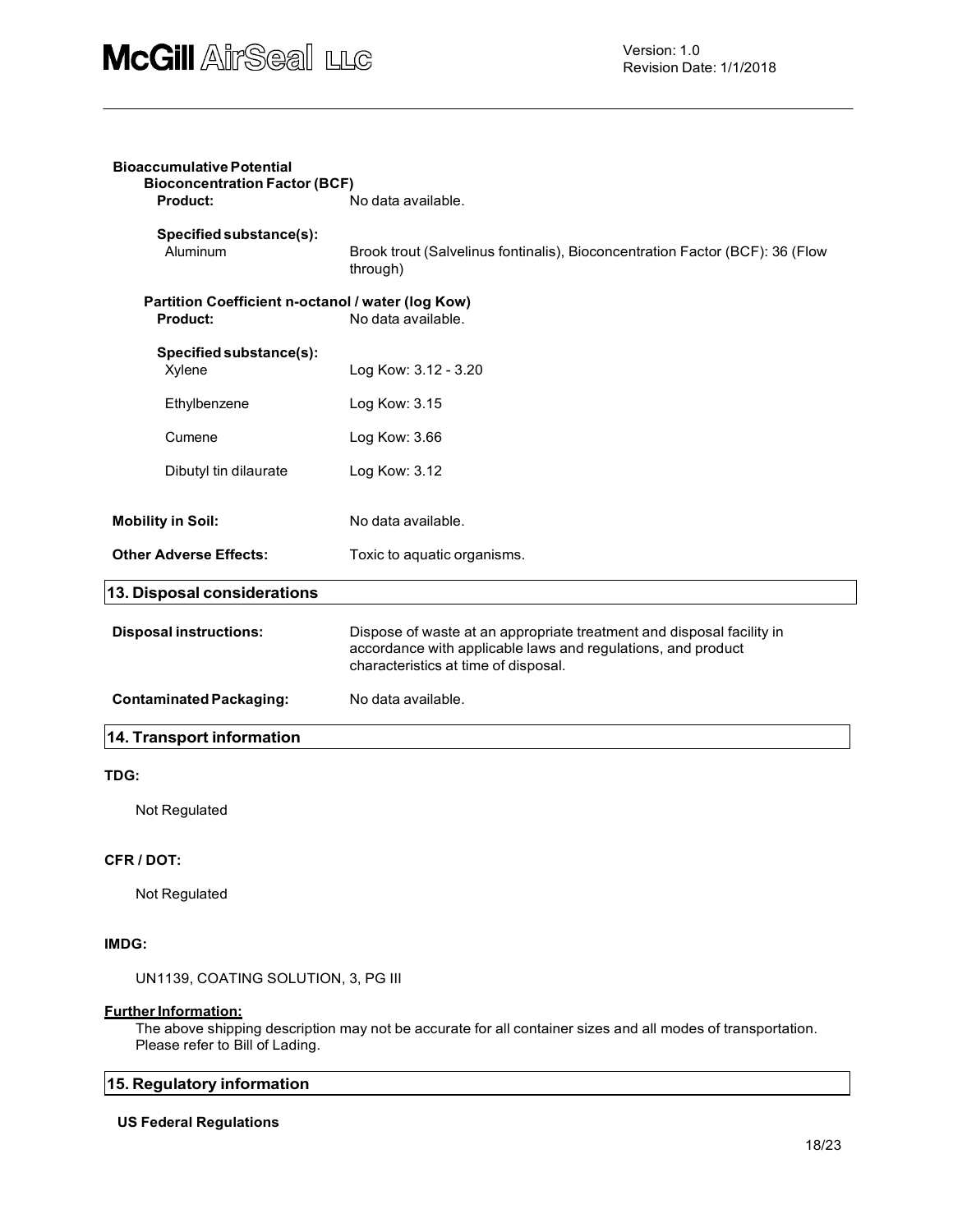#### TSCA Section 12(b) Export Notification (40 CFR 707, Subpt. D)

| <b>Chemical Identity</b> | Reportable quantity                                               |
|--------------------------|-------------------------------------------------------------------|
| 2.4-Toluene diisocvanate | De minimis concentration: 0.1% One-Time Export Notification only. |

#### US. OSHA Specifically Regulated Substances (29 CFR 1910.1001-1050)

| <b>Chemical Identity</b> | <b>OSHA hazard(s)</b>        |
|--------------------------|------------------------------|
| Benzene                  | <b>Blood</b>                 |
|                          | respiratory tract irritation |
|                          | Central nervous system       |
|                          | Flammability                 |
|                          | Cancer                       |
|                          | <b>Skin</b>                  |
|                          | Aspiration                   |
|                          | Eye                          |

#### CERCLA Hazardous Substance List (40 CFR 302.4):

| <b>Chemical Identity</b> | Reportable quantity |
|--------------------------|---------------------|
| Xylene                   | $100$ lbs.          |
| Ethylbenzene             | $1000$ lbs.         |
| 4.4'-Methylene           | 5000 lbs.           |
| bis(phenylisocyanate)    |                     |
| Cumene                   | 5000 lbs.           |
| Polymethylene            | 5000 lbs.           |
| polyphenyl isocyanate    |                     |
| 2,4-Toluene diisocyanate | $100$ lbs.          |
| Toluene                  | $1000$ lbs.         |
| Toluene-2,6-Diisocyanate | $100$ lbs.          |
| Naphthalene              | 100 lbs.            |
| Benzene                  | $10$ lbs.           |

#### Superfund Amendments and Reauthorization Act of 1986 (SARA)

#### Hazard categories

Fire Hazard Immediate (Acute) Health Hazards Delayed (Chronic) Health Hazard

#### SARA 302 Extremely Hazardous Substance

|                          | <b>Reportable</b> |                                    |
|--------------------------|-------------------|------------------------------------|
| <b>Chemical Identity</b> | auantitv          | <b>Threshold Planning Quantity</b> |
| 2,4-Toluene diisocyanate | 100 lbs.          | 500 lbs.                           |
| Toluene-2,6-Diisocyanate | $100$ lbs.        | $100$ lbs.                         |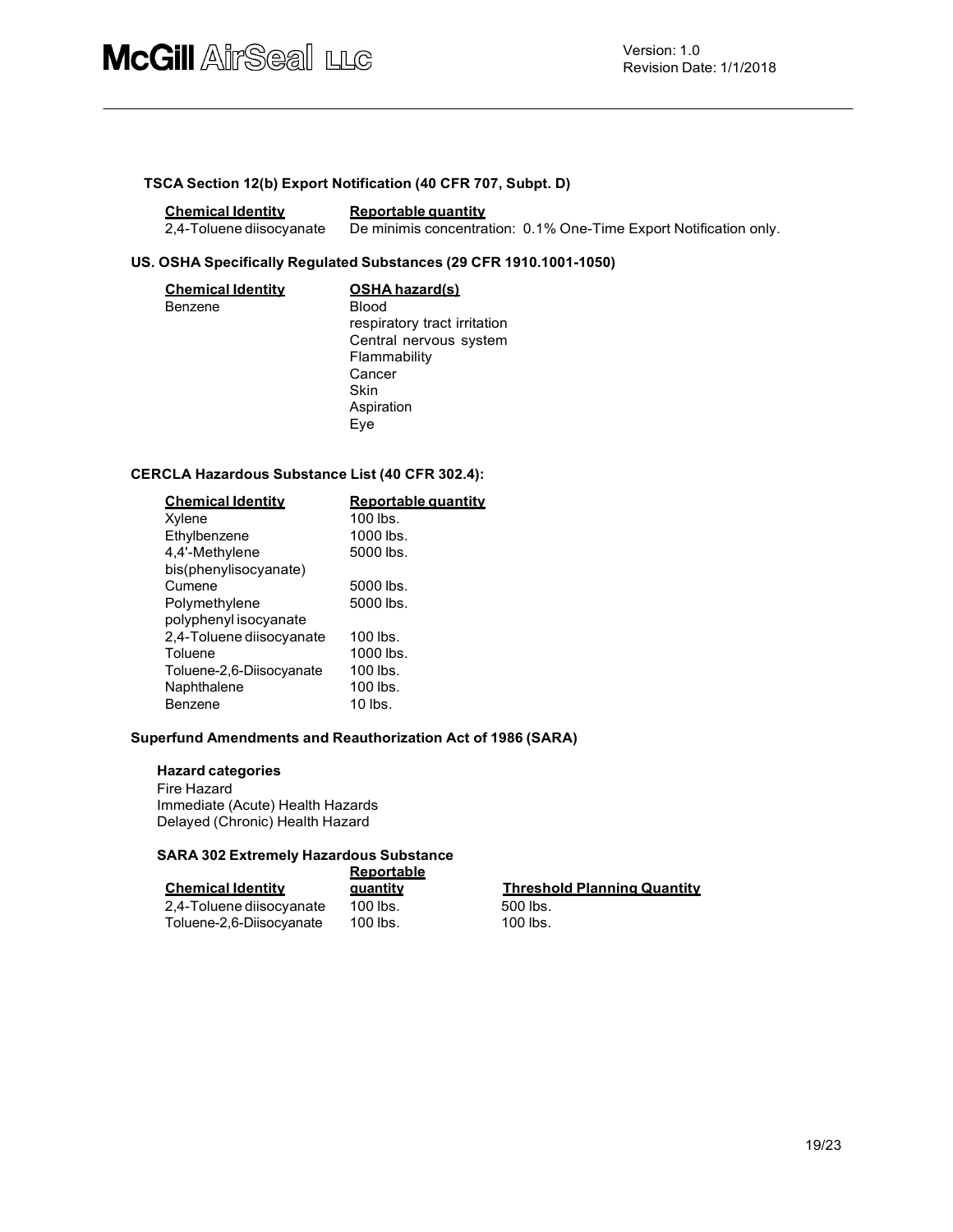#### SARA 304 Emergency Release Notification

| <b>Chemical Identity</b> | Reportable quantity |
|--------------------------|---------------------|
| Xylene                   | $100$ lbs.          |
| Ethylbenzene             | 1000 lbs.           |
| 4.4'-Methylene           | 5000 lbs.           |
| bis(phenylisocyanate)    |                     |
| Cumene                   | 5000 lbs.           |
| Polymethylene            | 5000 lbs.           |
| polyphenyl isocyanate    |                     |
| 2,4-Toluene diisocyanate | $100$ lbs.          |
| Toluene                  | 1000 lbs.           |
| Toluene-2,6-Diisocyanate | $100$ lbs.          |
| Naphthalene              | 100 lbs.            |
| Benzene                  | 10 lbs.             |

| <b>SARA 311/312 Hazardous Chemical</b> |                                    |  |  |
|----------------------------------------|------------------------------------|--|--|
| <b>Chemical Identity</b>               | <b>Threshold Planning Quantity</b> |  |  |
| 2,4-Toluene diisocyanate               | 500lbs                             |  |  |
| Toluene-2,6-Diisocyanate               | 100lbs                             |  |  |
| Calcium Carbonate                      | 500 lbs                            |  |  |
| (Limestone)                            |                                    |  |  |
| Aromatic petroleum                     | 500 lbs                            |  |  |
| distillates                            |                                    |  |  |
| 1,2,4-Trimethylbenzene                 | 500 lbs                            |  |  |
| Xylene                                 | 500 lbs                            |  |  |
| Titanium dioxide                       | 500 lbs                            |  |  |
| Aluminum                               | 500 lbs                            |  |  |
| Hydrotreated heavy                     | 500 lbs                            |  |  |
| naphtha                                |                                    |  |  |
| Ethylbenzene                           | 500 lbs                            |  |  |
| 1,3,5-Trimethylbenzene                 | 500 lbs                            |  |  |
| 4,4'-Methylene                         | 500 lbs                            |  |  |
| bis(phenylisocyanate)                  |                                    |  |  |
| Trimethyl benzene (mixed               | 500 lbs                            |  |  |
| isomers)                               |                                    |  |  |
| Cumene                                 | 500 lbs                            |  |  |
| Aluminum oxide                         | 500 lbs                            |  |  |
| Polymethylene polyphenyl               | 500 lbs                            |  |  |
| isocyanate                             |                                    |  |  |
| Crystalline Silica (Quartz)/           | 500 lbs                            |  |  |
| Silica Sand                            |                                    |  |  |
| Dibutyl tin dilaurate                  | 500 lbs                            |  |  |

#### SARA 313 (TRI Reporting) **Chemical Identity**

1,2,4-Trimethylbenzene Xylene Aluminum Ethylbenzene 2,4-Toluene diisocyanate

#### Clean Water Act Section 311 Hazardous Substances (40 CFR 117.3)

None present or none present in regulated quantities.

#### Clean Air Act (CAA) Section 112(r) Accidental Release Prevention (40 CFR 68.130):

#### Chemical Identity Reportable quantity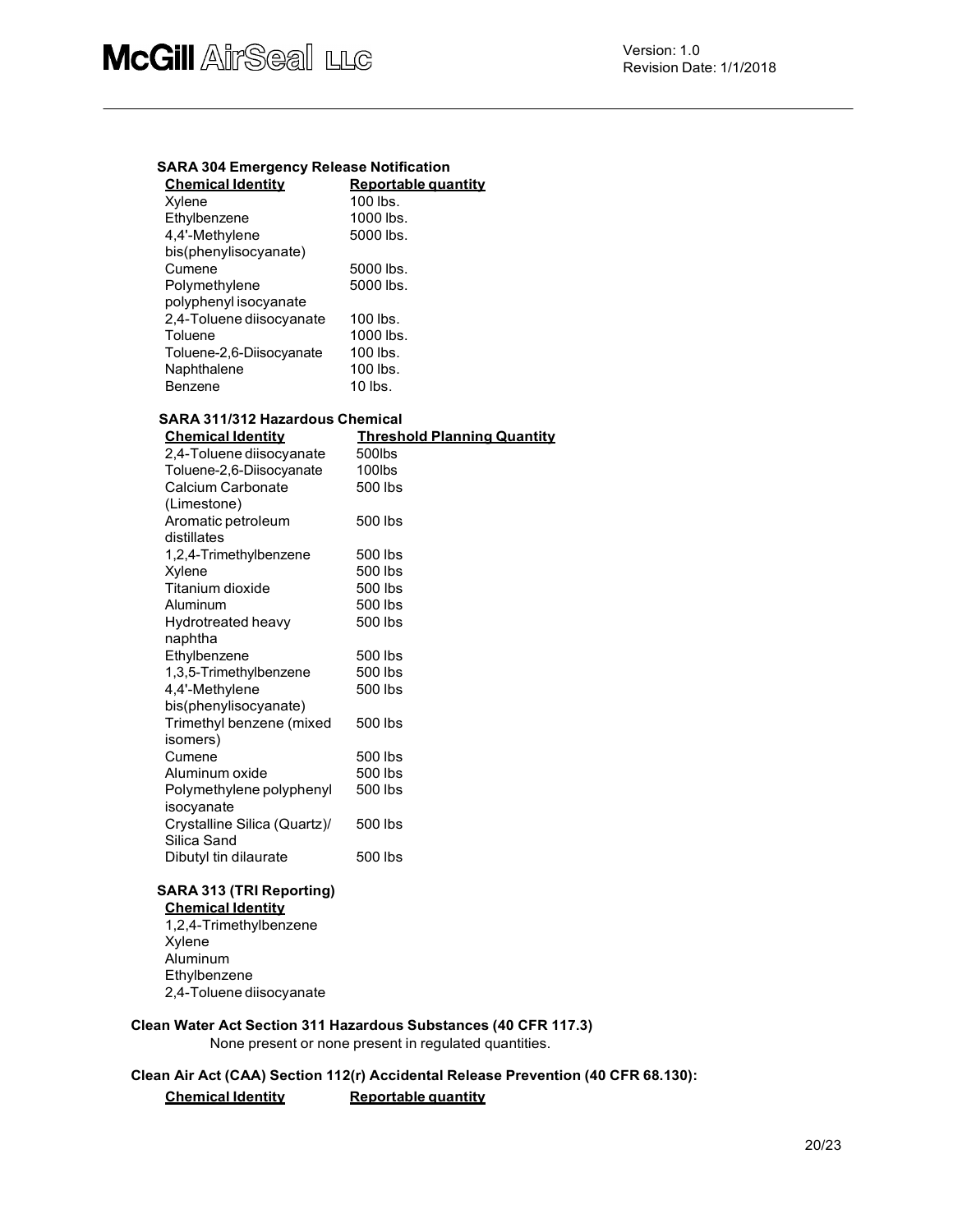| 2,4-Toluene diisocyanate | 10000 lbs |  |
|--------------------------|-----------|--|
| Toluene-2,6-Diisocyanate | 10000 lbs |  |

#### US State Regulations

#### US. California Proposition 65

This product contains chemical(s) known to the State of California to cause cancer and/or to cause birth defects or other reproductive harm.

#### US. New Jersey Worker and Community Right-to-Know Act

#### Chemical Identity

Calcium Carbonate (Limestone) 1,2,4-Trimethylbenzene Xylene Titanium dioxide Aluminum Hydrotreated heavy naphtha Ethylbenzene 1,3,5-Trimethylbenzene Crystalline Silica (Quartz)/ Silica Sand 2,4-Toluene diisocyanate

#### US. Massachusetts RTK - Substance List

#### Chemical Identity

Calcium Carbonate (Limestone) 1,2,4-Trimethylbenzene Xylene Titanium dioxide Aluminum Hydrotreated heavy naphtha Ethylbenzene 1,3,5-Trimethylbenzene Crystalline Silica (Quartz)/ Silica Sand 2,4-Toluene diisocyanate Toluene-2,6-Diisocyanate

#### US. Pennsylvania RTK - Hazardous Substances

#### Chemical Identity

Calcium Carbonate (Limestone) 1,2,4-Trimethylbenzene Xylene Titanium dioxide Aluminum Hydrotreated heavy naphtha Ethylbenzene 1,3,5-Trimethylbenzene 2,4-Toluene diisocyanate

#### US. Rhode Island RTK

#### Chemical Identity

1,2,4-Trimethylbenzene Xylene Aluminum Ethylbenzene

#### Other Regulations: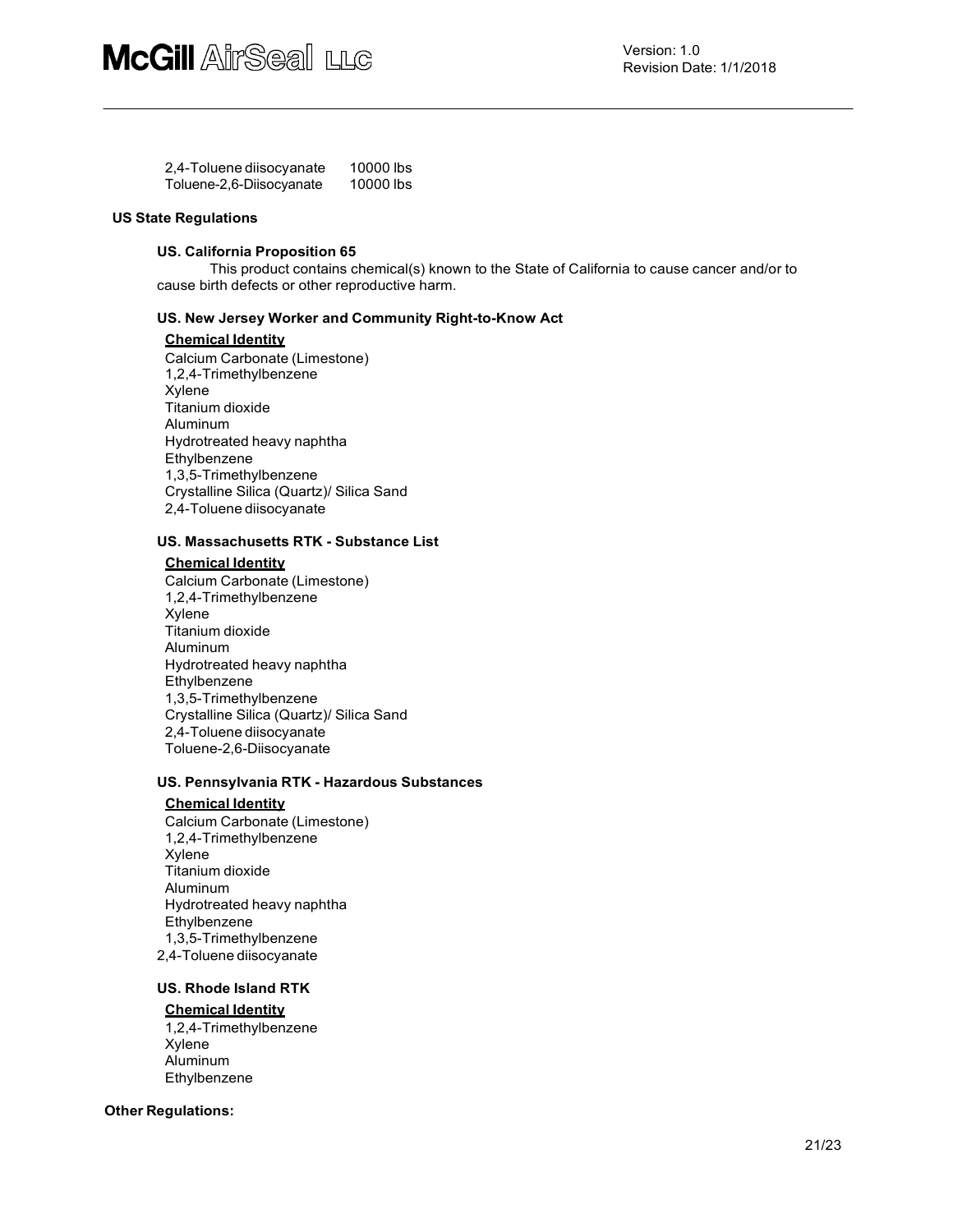

Version: 1.0 Revision Date: 1/1/2018

| <b>Regulatory VOC (less water</b><br>and exempt solvent): |                                          | 254 g/l |                                                                                            |  |
|-----------------------------------------------------------|------------------------------------------|---------|--------------------------------------------------------------------------------------------|--|
|                                                           | VOC Method 310:                          | 21.17 % |                                                                                            |  |
|                                                           | <b>Inventory Status:</b>                 |         |                                                                                            |  |
|                                                           | Australia AICS:                          |         | One or more components in this product are.<br>not listed on or exempt from the Inventory. |  |
|                                                           | Canada DSL Inventory List:               |         | One or more components in this product are<br>not listed on or exempt from the Inventory.  |  |
|                                                           | EINECS, ELINCS or NLP:                   |         | One or more components in this product are<br>not listed on or exempt from the Inventory.  |  |
|                                                           | Japan (ENCS) List:                       |         | One or more components in this product are<br>not listed on or exempt from the Inventory.  |  |
|                                                           | China Inv. Existing Chemical Substances: |         | One or more components in this product are<br>not listed on or exempt from the Inventory.  |  |
|                                                           | Korea Existing Chemicals Inv. (KECI):    |         | One or more components in this product are<br>not listed on or exempt from the Inventory.  |  |
|                                                           | Canada NDSL Inventory:                   |         | One or more components in this product are<br>not listed on or exempt from the Inventory.  |  |
|                                                           | Philippines PICCS:                       |         | One or more components in this product are<br>not listed on or exempt from the Inventory.  |  |
|                                                           | US TSCA Inventory:                       |         | All components in this product are listed on or<br>exempt from the Inventory.              |  |
|                                                           | New Zealand Inventory of Chemicals:      |         | One or more components in this product are.<br>not listed on or exempt from the Inventory. |  |
|                                                           | Japan ISHL Listing:                      |         | One or more components in this product are<br>not listed on or exempt from the Inventory.  |  |
|                                                           | Japan Pharmacopoeia Listing:             |         | One or more components in this product are<br>not listed on or exempt from the Inventory.  |  |

# 16.Other information, including date of preparation or last revision

| <b>Revision Date:</b>       | 1/1/2018           |
|-----------------------------|--------------------|
| <b>Version #:</b>           | 1.0                |
| <b>Further Information:</b> | No data available. |